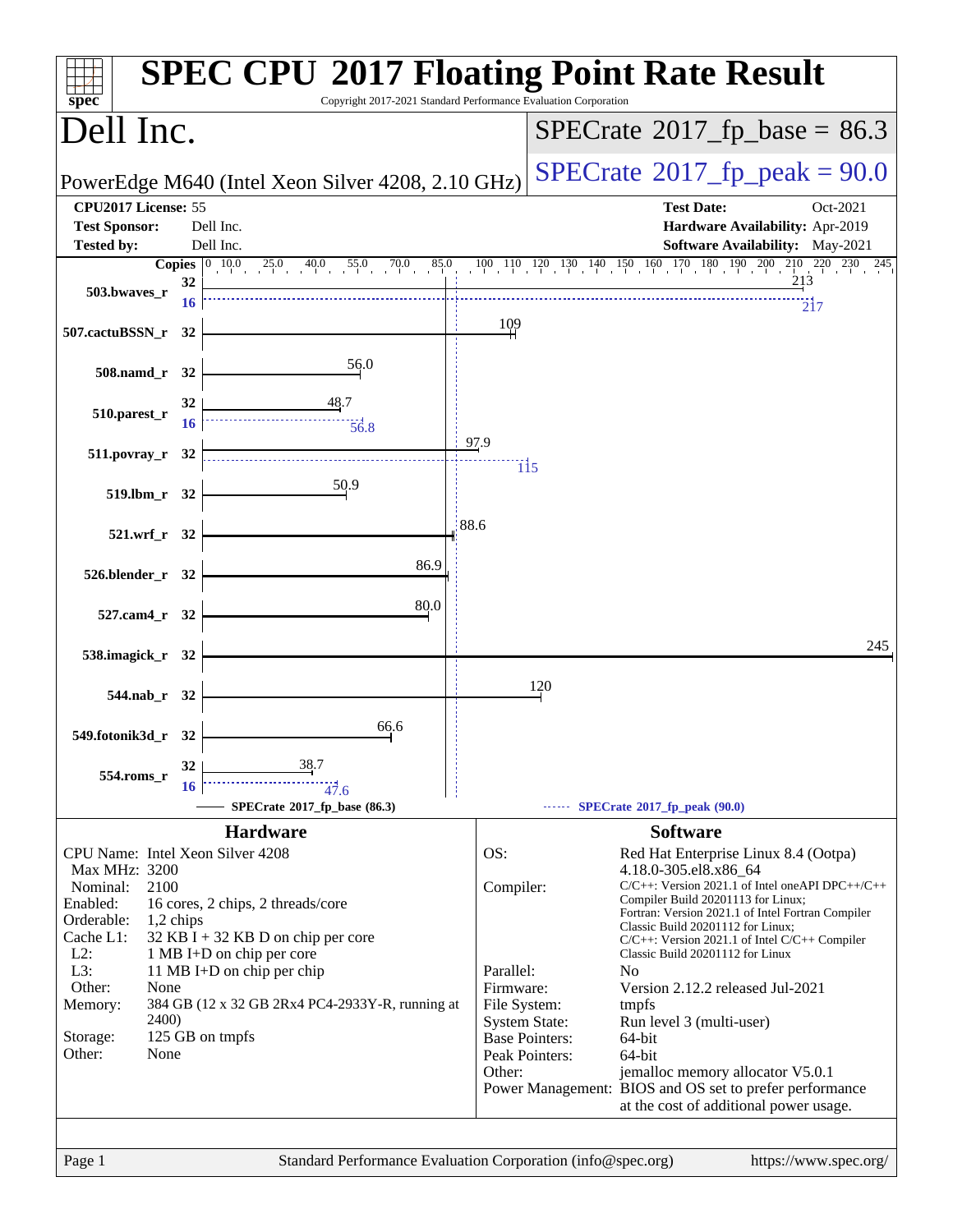| <b>SPEC CPU®2017 Floating Point Rate Result</b><br>spec<br>Copyright 2017-2021 Standard Performance Evaluation Corporation |                            |                |       |                |              |                |              |               |                |              |                |                                             |                                        |              |
|----------------------------------------------------------------------------------------------------------------------------|----------------------------|----------------|-------|----------------|--------------|----------------|--------------|---------------|----------------|--------------|----------------|---------------------------------------------|----------------------------------------|--------------|
|                                                                                                                            | Dell Inc.                  |                |       |                |              |                |              |               |                |              |                | $SPECrate$ <sup>®</sup> 2017_fp_base = 86.3 |                                        |              |
| $SPECrate^{\circ}2017$ _fp_peak = 90.0<br>PowerEdge M640 (Intel Xeon Silver 4208, 2.10 GHz)                                |                            |                |       |                |              |                |              |               |                |              |                |                                             |                                        |              |
| CPU2017 License: 55<br><b>Test Date:</b><br>Oct-2021                                                                       |                            |                |       |                |              |                |              |               |                |              |                |                                             |                                        |              |
| <b>Test Sponsor:</b>                                                                                                       | Dell Inc.                  |                |       |                |              |                |              |               |                |              |                |                                             | Hardware Availability: Apr-2019        |              |
| <b>Tested by:</b>                                                                                                          | Dell Inc.                  |                |       |                |              |                |              |               |                |              |                |                                             | <b>Software Availability:</b> May-2021 |              |
| <b>Results Table</b>                                                                                                       |                            |                |       |                |              |                |              |               |                |              |                |                                             |                                        |              |
|                                                                                                                            | <b>Peak</b><br><b>Base</b> |                |       |                |              |                |              |               |                |              |                |                                             |                                        |              |
| <b>Benchmark</b>                                                                                                           | <b>Copies</b>              | <b>Seconds</b> | Ratio | <b>Seconds</b> | <b>Ratio</b> | <b>Seconds</b> | <b>Ratio</b> | <b>Copies</b> | <b>Seconds</b> | <b>Ratio</b> | <b>Seconds</b> | <b>Ratio</b>                                | <b>Seconds</b>                         | <b>Ratio</b> |
| 503.bwaves_r                                                                                                               | 32                         | 1506           | 213   | <b>1506</b>    | 213          |                |              | 16            | 740            | 217          | 741            | 217                                         |                                        |              |
| 507.cactuBSSN r                                                                                                            | 32                         | 371            | 109   | 365            | 111          |                |              | 32            | <b>371</b>     | <b>109</b>   | 365            | 111                                         |                                        |              |
| 508.namd_r                                                                                                                 | 32                         | 543            | 56.0  | 543            | 56.0         |                |              | 32            | 543            | 56.0         | 543            | 56.0                                        |                                        |              |
| $510.parest_r$                                                                                                             | 32                         | 1720           | 48.7  | 1715           | 48.8         |                |              | 16            | 736            | 56.9         | 737            | 56.8                                        |                                        |              |
| 511.povray_r                                                                                                               | 32                         | 763            | 97.9  | 764            | 97.9         |                |              | 32            | 647            | 115          | 647            | 115                                         |                                        |              |
| 519.lbm_r                                                                                                                  | 32                         | 662            | 50.9  | 661            | 51.0         |                |              | 32            | 662            | 50.9         | 661            | 51.0                                        |                                        |              |
| $521.wrf_r$                                                                                                                | 32                         | 805            | 89.0  | 809            | 88.6         |                |              | 32            | 805            | 89.0         | 809            | 88.6                                        |                                        |              |
| 526.blender r                                                                                                              | 32                         | 561            | 86.9  | 560            | 87.1         |                |              | 32            | 561            | 86.9         | 560            | 87.1                                        |                                        |              |
| 527.cam4 r                                                                                                                 | 32                         | 698            | 80.2  | 699            | 80.0         |                |              | 32            | 698            | 80.2         | 699            | 80.0                                        |                                        |              |
| 538.imagick_r                                                                                                              | 32                         | 325            | 245   | 325            | 245          |                |              | 32            | 325            | 245          | 325            | 245                                         |                                        |              |
| 544.nab r                                                                                                                  | 32                         | 449            | 120   | 449            | 120          |                |              | 32            | 449            | 120          | 449            | 120                                         |                                        |              |
| 549.fotonik3d r                                                                                                            | 32                         | 1863           | 66.9  | 1873           | 66.6         |                |              | 32            | 1863           | 66.9         | 1873           | 66.6                                        |                                        |              |
| 554.roms r                                                                                                                 | 32                         | 1309           | 38.8  | 1315           | 38.7         |                |              | 16            | 533            | 47.7         | 534            | 47.6                                        |                                        |              |
| $SPECrate^*2017_fp\_base =$<br>86.3                                                                                        |                            |                |       |                |              |                |              |               |                |              |                |                                             |                                        |              |
| $SPECrate^{\circ}2017$ _fp_peak =<br>90.0                                                                                  |                            |                |       |                |              |                |              |               |                |              |                |                                             |                                        |              |
| Results appear in the order in which they were run. Bold underlined text indicates a median measurement.                   |                            |                |       |                |              |                |              |               |                |              |                |                                             |                                        |              |

#### **[Submit Notes](http://www.spec.org/auto/cpu2017/Docs/result-fields.html#SubmitNotes)**

 The numactl mechanism was used to bind copies to processors. The config file option 'submit' was used to generate numactl commands to bind each copy to a specific processor. For details, please see the config file.

#### **[Operating System Notes](http://www.spec.org/auto/cpu2017/Docs/result-fields.html#OperatingSystemNotes)**

Stack size set to unlimited using "ulimit -s unlimited"

#### **[Environment Variables Notes](http://www.spec.org/auto/cpu2017/Docs/result-fields.html#EnvironmentVariablesNotes)**

Environment variables set by runcpu before the start of the run: LD\_LIBRARY\_PATH = "/mnt/ramdisk/kavya/lib/intel64:/mnt/ramdisk/kavya/je5.0.1-64"

MALLOC\_CONF = "retain:true"

#### **[General Notes](http://www.spec.org/auto/cpu2017/Docs/result-fields.html#GeneralNotes)**

 Binaries compiled on a system with 1x Intel Core i9-7980XE CPU + 64GB RAM memory using Red Hat Enterprise Linux 8.1 Transparent Huge Pages enabled by default Prior to runcpu invocation

**(Continued on next page)**

Page 2 Standard Performance Evaluation Corporation [\(info@spec.org\)](mailto:info@spec.org) <https://www.spec.org/>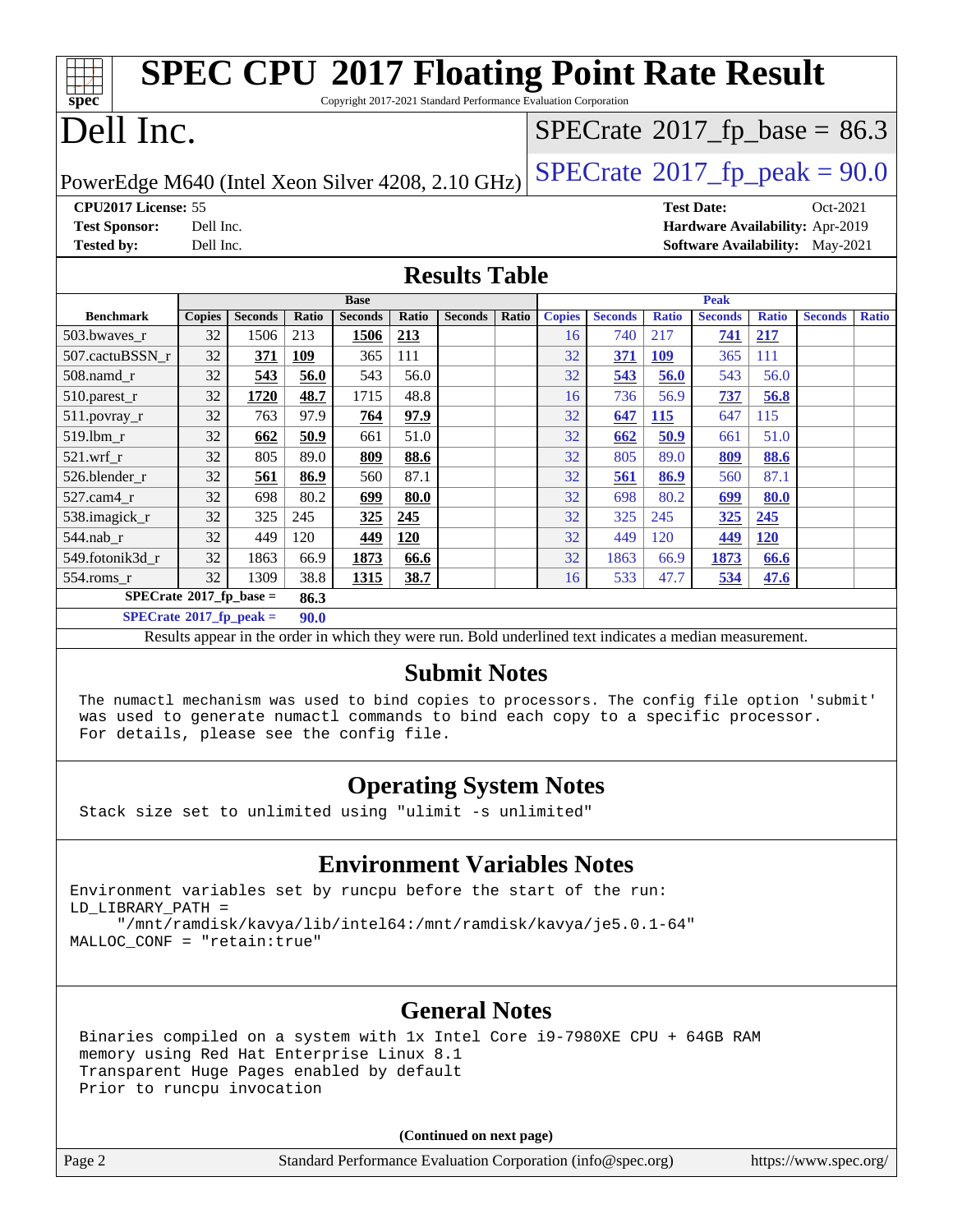| <b>SPEC CPU®2017 Floating Point Rate Result</b><br>Copyright 2017-2021 Standard Performance Evaluation Corporation<br>$spec^*$                                                                                                                                                                                                                                                                                                                                                                                                                                                                                                                                                                                                                                                                                                                                                                                                                                                                                       |                                                                                                            |  |  |  |  |
|----------------------------------------------------------------------------------------------------------------------------------------------------------------------------------------------------------------------------------------------------------------------------------------------------------------------------------------------------------------------------------------------------------------------------------------------------------------------------------------------------------------------------------------------------------------------------------------------------------------------------------------------------------------------------------------------------------------------------------------------------------------------------------------------------------------------------------------------------------------------------------------------------------------------------------------------------------------------------------------------------------------------|------------------------------------------------------------------------------------------------------------|--|--|--|--|
| Dell Inc.                                                                                                                                                                                                                                                                                                                                                                                                                                                                                                                                                                                                                                                                                                                                                                                                                                                                                                                                                                                                            | $SPECrate^{\circ}2017_fp\_base = 86.3$                                                                     |  |  |  |  |
| PowerEdge M640 (Intel Xeon Silver 4208, 2.10 GHz)                                                                                                                                                                                                                                                                                                                                                                                                                                                                                                                                                                                                                                                                                                                                                                                                                                                                                                                                                                    | $SPECrate^{\circ}2017$ _fp_peak = 90.0                                                                     |  |  |  |  |
| CPU2017 License: 55<br><b>Test Sponsor:</b><br>Dell Inc.<br>Dell Inc.<br><b>Tested by:</b>                                                                                                                                                                                                                                                                                                                                                                                                                                                                                                                                                                                                                                                                                                                                                                                                                                                                                                                           | <b>Test Date:</b><br>Oct-2021<br>Hardware Availability: Apr-2019<br><b>Software Availability:</b> May-2021 |  |  |  |  |
| <b>General Notes (Continued)</b>                                                                                                                                                                                                                                                                                                                                                                                                                                                                                                                                                                                                                                                                                                                                                                                                                                                                                                                                                                                     |                                                                                                            |  |  |  |  |
| Filesystem page cache synced and cleared with:<br>sync; echo 3><br>/proc/sys/vm/drop_caches<br>runcpu command invoked through numactl i.e.:<br>numactl --interleave=all runcpu <etc><br/>jemalloc, a general purpose malloc implementation<br/>built with the RedHat Enterprise 7.5, and the system compiler gcc 4.8.5<br/>sources available from jemalloc.net or https://github.com/jemalloc/jemalloc/releases<br/>NA: The test sponsor attests, as of date of publication, that CVE-2017-5754 (Meltdown)<br/>is mitigated in the system as tested and documented.<br/>Yes: The test sponsor attests, as of date of publication, that CVE-2017-5753 (Spectre variant 1)<br/>is mitigated in the system as tested and documented.<br/>Yes: The test sponsor attests, as of date of publication, that CVE-2017-5715 (Spectre variant 2)<br/>is mitigated in the system as tested and documented.<br/>Benchmark run from a 125 GB ramdisk created with the cmd: "mount -t tmpfs -o size=125G tmpfs /mnt/ramdisk"</etc> |                                                                                                            |  |  |  |  |
| <b>Platform Notes</b><br>BIOS Settings:<br>Sub NUMA Cluster : 2-Way Clustering<br>Virtualization Technology : Disabled                                                                                                                                                                                                                                                                                                                                                                                                                                                                                                                                                                                                                                                                                                                                                                                                                                                                                               |                                                                                                            |  |  |  |  |
| System Profile : Custom<br>CPU Power Management : Maximum Performance<br>C1E : Disabled<br>C States : Autonomous<br>Memory Patrol Scrub : Disabled<br>Energy Efficiency Policy : Performance<br>CPU Interconnect Bus Link<br>Power Management : Disabled<br>PCI ASPM L1 Link<br>Power Management : Disabled                                                                                                                                                                                                                                                                                                                                                                                                                                                                                                                                                                                                                                                                                                          |                                                                                                            |  |  |  |  |
| Sysinfo program /mnt/ramdisk/kavya/bin/sysinfo<br>Rev: r6622 of 2021-04-07 982a61ec0915b55891ef0e16acafc64d<br>running on localhost.localdomain Tue Oct 26 23:35:29 2021                                                                                                                                                                                                                                                                                                                                                                                                                                                                                                                                                                                                                                                                                                                                                                                                                                             |                                                                                                            |  |  |  |  |
| SUT (System Under Test) info as seen by some common utilities.<br>For more information on this section, see<br>https://www.spec.org/cpu2017/Docs/config.html#sysinfo                                                                                                                                                                                                                                                                                                                                                                                                                                                                                                                                                                                                                                                                                                                                                                                                                                                 |                                                                                                            |  |  |  |  |
| From /proc/cpuinfo<br>model name: $Intel(R)$ Xeon(R) Silver 4208 CPU @ 2.10GHz<br>2 "physical id"s (chips)                                                                                                                                                                                                                                                                                                                                                                                                                                                                                                                                                                                                                                                                                                                                                                                                                                                                                                           |                                                                                                            |  |  |  |  |
| (Continued on next page)                                                                                                                                                                                                                                                                                                                                                                                                                                                                                                                                                                                                                                                                                                                                                                                                                                                                                                                                                                                             |                                                                                                            |  |  |  |  |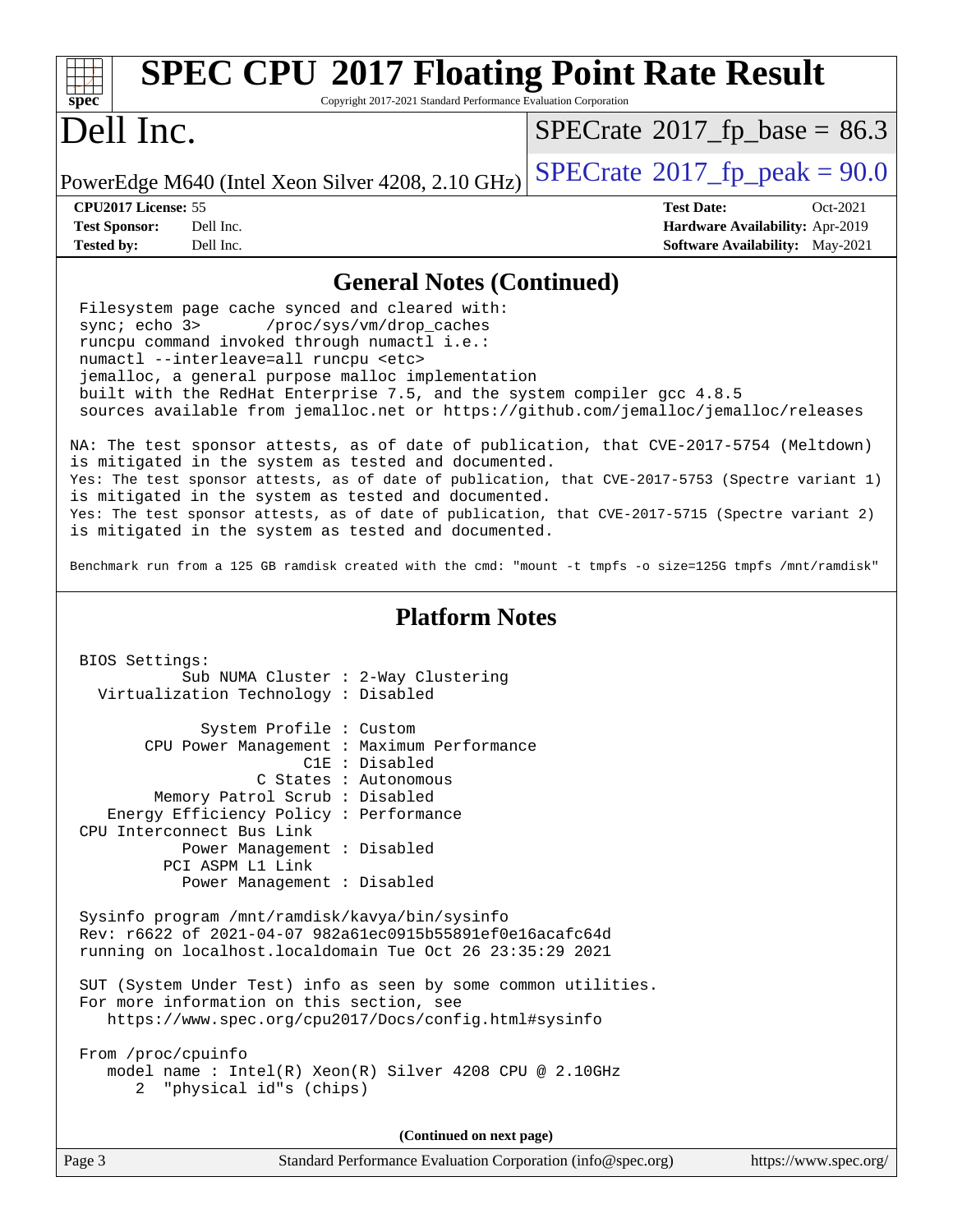| Copyright 2017-2021 Standard Performance Evaluation Corporation<br>$spec^*$                                                                                                                                                                                                                                                                                                                                                                                                                                                                                                                                                                                                                                                                                                                                                                                                                                                                                                                                                                                                                           |  |  |  |  |  |  |
|-------------------------------------------------------------------------------------------------------------------------------------------------------------------------------------------------------------------------------------------------------------------------------------------------------------------------------------------------------------------------------------------------------------------------------------------------------------------------------------------------------------------------------------------------------------------------------------------------------------------------------------------------------------------------------------------------------------------------------------------------------------------------------------------------------------------------------------------------------------------------------------------------------------------------------------------------------------------------------------------------------------------------------------------------------------------------------------------------------|--|--|--|--|--|--|
| Dell Inc.<br>$SPECrate^{\circ}2017$ _fp_base = 86.3                                                                                                                                                                                                                                                                                                                                                                                                                                                                                                                                                                                                                                                                                                                                                                                                                                                                                                                                                                                                                                                   |  |  |  |  |  |  |
| $SPECrate^{\circledcirc}2017$ fp peak = 90.0<br>PowerEdge M640 (Intel Xeon Silver 4208, 2.10 GHz)                                                                                                                                                                                                                                                                                                                                                                                                                                                                                                                                                                                                                                                                                                                                                                                                                                                                                                                                                                                                     |  |  |  |  |  |  |
| CPU2017 License: 55<br><b>Test Date:</b><br>Oct-2021<br><b>Test Sponsor:</b><br>Dell Inc.<br>Hardware Availability: Apr-2019<br><b>Tested by:</b><br>Dell Inc.<br><b>Software Availability:</b> May-2021                                                                                                                                                                                                                                                                                                                                                                                                                                                                                                                                                                                                                                                                                                                                                                                                                                                                                              |  |  |  |  |  |  |
| <b>Platform Notes (Continued)</b>                                                                                                                                                                                                                                                                                                                                                                                                                                                                                                                                                                                                                                                                                                                                                                                                                                                                                                                                                                                                                                                                     |  |  |  |  |  |  |
| 32 "processors"<br>cores, siblings (Caution: counting these is hw and system dependent. The following<br>excerpts from /proc/cpuinfo might not be reliable. Use with caution.)<br>cpu cores : 8<br>siblings : 16<br>physical 0: cores 0 1 2 3 4 5 6 7<br>physical 1: cores 0 1 2 3 4 5 6 7<br>From 1scpu from util-linux 2.32.1:<br>Architecture:<br>x86 64<br>$32$ -bit, $64$ -bit<br>$CPU op-mode(s):$<br>Little Endian<br>Byte Order:<br>CPU(s):<br>32                                                                                                                                                                                                                                                                                                                                                                                                                                                                                                                                                                                                                                             |  |  |  |  |  |  |
| On-line CPU(s) list: $0-31$<br>Thread(s) per core:<br>2<br>Core(s) per socket:<br>8<br>2<br>Socket(s):<br>2<br>NUMA $node(s)$ :<br>Vendor ID:<br>GenuineIntel<br>BIOS Vendor ID:<br>Intel<br>CPU family:<br>6<br>Model:<br>85<br>$Intel(R) Xeon(R) Silver 4208 CPU @ 2.10GHz$<br>Model name:<br>$Intel(R) Xeon(R) Silver 4208 CPU @ 2.10GHz$<br>BIOS Model name:                                                                                                                                                                                                                                                                                                                                                                                                                                                                                                                                                                                                                                                                                                                                      |  |  |  |  |  |  |
| Stepping:<br>6<br>1925.838<br>CPU MHz:<br>3200.0000<br>CPU max MHz:<br>CPU min MHz:<br>800.0000<br>4200.00<br>BogoMIPS:<br>Virtualization:<br>$VT - x$<br>L1d cache:<br>32K<br>Lli cache:<br>32K<br>$L2$ cache:<br>1024K<br>L3 cache:<br>11264K                                                                                                                                                                                                                                                                                                                                                                                                                                                                                                                                                                                                                                                                                                                                                                                                                                                       |  |  |  |  |  |  |
| NUMA node0 CPU(s):<br>0, 2, 4, 6, 8, 10, 12, 14, 16, 18, 20, 22, 24, 26, 28, 30<br>NUMA $node1$ $CPU(s):$<br>1, 3, 5, 7, 9, 11, 13, 15, 17, 19, 21, 23, 25, 27, 29, 31<br>Flags:<br>fpu vme de pse tsc msr pae mce cx8 apic sep mtrr pge mca cmov<br>pat pse36 clflush dts acpi mmx fxsr sse sse2 ss ht tm pbe syscall nx pdpe1gb rdtscp<br>lm constant_tsc art arch_perfmon pebs bts rep_good nopl xtopology nonstop_tsc cpuid<br>aperfmperf pni pclmulqdq dtes64 monitor ds_cpl vmx smx est tm2 ssse3 sdbg fma cx16<br>xtpr pdcm pcid dca sse4_1 sse4_2 x2apic movbe popcnt tsc_deadline_timer aes xsave<br>avx f16c rdrand lahf_lm abm 3dnowprefetch cpuid_fault epb cat_13 cdp_13<br>invpcid_single intel_ppin ssbd mba ibrs ibpb stibp ibrs_enhanced fsgsbase tsc_adjust<br>bmil hle avx2 smep bmi2 erms invpcid cqm mpx rdt_a avx512f avx512dq rdseed adx smap<br>clflushopt clwb intel_pt avx512cd avx512bw avx512vl xsaveopt xsavec xgetbvl xsaves<br>cqm_llc cqm_occup_llc cqm_mbm_total cqm_mbm_local dtherm ida arat pln pts pku ospke<br>avx512_vnni md_clear flush_l1d arch_capabilities |  |  |  |  |  |  |
| (Continued on next page)<br>Standard Performance Evaluation Corporation (info@spec.org)<br>https://www.spec.org/<br>Page 4                                                                                                                                                                                                                                                                                                                                                                                                                                                                                                                                                                                                                                                                                                                                                                                                                                                                                                                                                                            |  |  |  |  |  |  |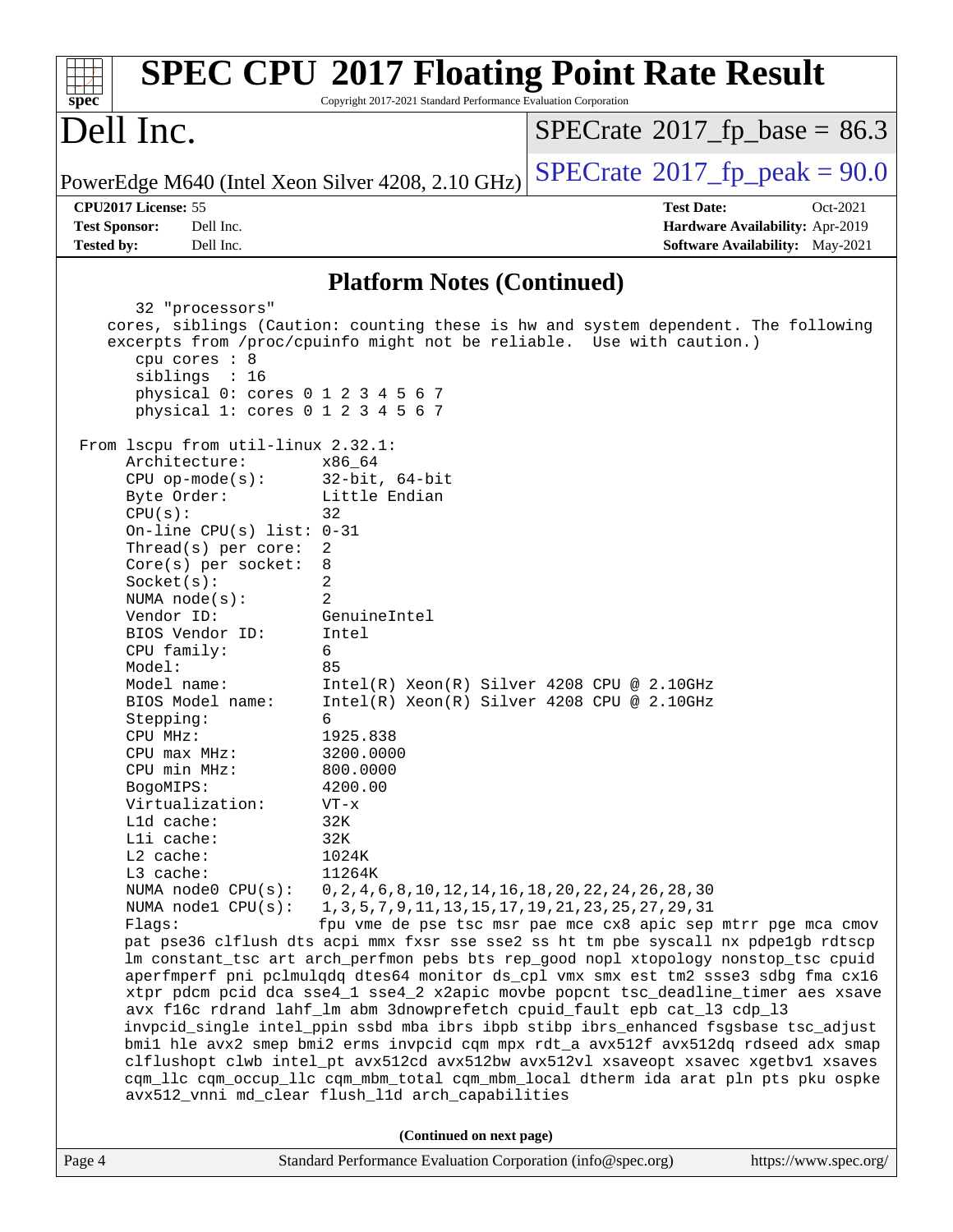#### **[spec](http://www.spec.org/) [SPEC CPU](http://www.spec.org/auto/cpu2017/Docs/result-fields.html#SPECCPU2017FloatingPointRateResult)[2017 Floating Point Rate Result](http://www.spec.org/auto/cpu2017/Docs/result-fields.html#SPECCPU2017FloatingPointRateResult)** Copyright 2017-2021 Standard Performance Evaluation Corporation Dell Inc. PowerEdge M640 (Intel Xeon Silver 4208, 2.10 GHz)  $\text{SPECrate}^{\circ}2017$  $\text{SPECrate}^{\circ}2017$  $\text{SPECrate}^{\circ}2017$  [p\_peak = 90.0  $SPECTate@2017_fp\_base = 86.3$ **[CPU2017 License:](http://www.spec.org/auto/cpu2017/Docs/result-fields.html#CPU2017License)** 55 **[Test Date:](http://www.spec.org/auto/cpu2017/Docs/result-fields.html#TestDate)** Oct-2021 **[Test Sponsor:](http://www.spec.org/auto/cpu2017/Docs/result-fields.html#TestSponsor)** Dell Inc. **[Hardware Availability:](http://www.spec.org/auto/cpu2017/Docs/result-fields.html#HardwareAvailability)** Apr-2019 **[Tested by:](http://www.spec.org/auto/cpu2017/Docs/result-fields.html#Testedby)** Dell Inc. **[Software Availability:](http://www.spec.org/auto/cpu2017/Docs/result-fields.html#SoftwareAvailability)** May-2021 **[Platform Notes \(Continued\)](http://www.spec.org/auto/cpu2017/Docs/result-fields.html#PlatformNotes)** /proc/cpuinfo cache data cache size : 11264 KB From numactl --hardware WARNING: a numactl 'node' might or might not correspond to a physical chip. available: 2 nodes (0-1) node 0 cpus: 0 2 4 6 8 10 12 14 16 18 20 22 24 26 28 30 node 0 size: 193017 MB node 0 free: 176770 MB node 1 cpus: 1 3 5 7 9 11 13 15 17 19 21 23 25 27 29 31 node 1 size: 193494 MB node 1 free: 172949 MB node distances: node 0 1 0: 10 21 1: 21 10 From /proc/meminfo MemTotal: 395788784 kB HugePages\_Total: 0 Hugepagesize: 2048 kB /sbin/tuned-adm active Current active profile: throughput-performance /sys/devices/system/cpu/cpu\*/cpufreq/scaling\_governor has performance From /etc/\*release\* /etc/\*version\* os-release: NAME="Red Hat Enterprise Linux" VERSION="8.4 (Ootpa)" ID="rhel" ID\_LIKE="fedora" VERSION\_ID="8.4" PLATFORM\_ID="platform:el8" PRETTY\_NAME="Red Hat Enterprise Linux 8.4 (Ootpa)" ANSI\_COLOR="0;31" redhat-release: Red Hat Enterprise Linux release 8.4 (Ootpa) system-release: Red Hat Enterprise Linux release 8.4 (Ootpa) system-release-cpe: cpe:/o:redhat:enterprise\_linux:8.4:ga uname -a: Linux localhost.localdomain 4.18.0-305.el8.x86\_64 #1 SMP Thu Apr 29 08:54:30 EDT 2021 x86\_64 x86\_64 x86\_64 GNU/Linux **(Continued on next page)**

Page 5 Standard Performance Evaluation Corporation [\(info@spec.org\)](mailto:info@spec.org) <https://www.spec.org/>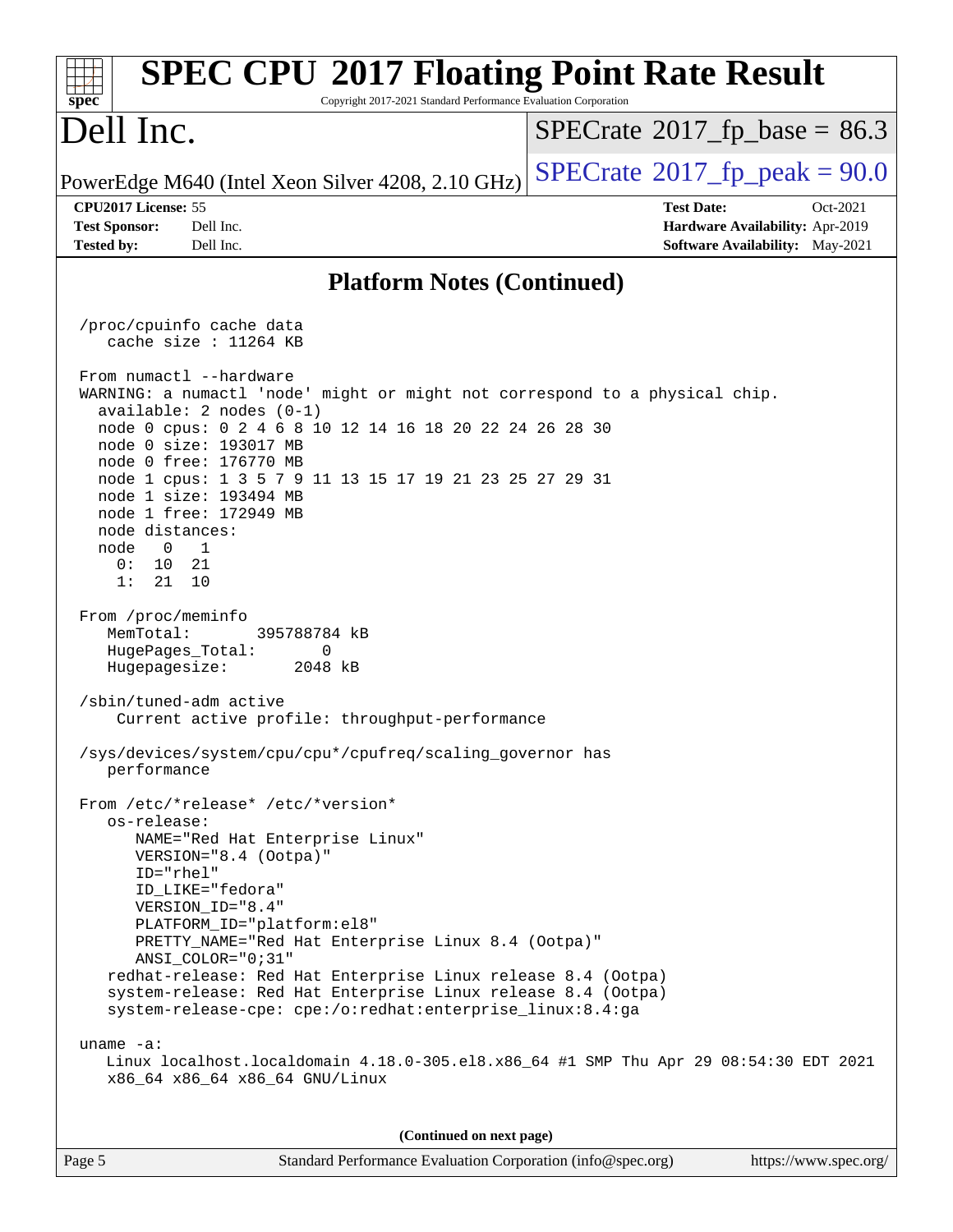| <b>SPEC CPU®2017 Floating Point Rate Result</b><br>spec<br>Copyright 2017-2021 Standard Performance Evaluation Corporation                                                                                                                                                                                                                                                                                                                                                                                                                                                                                                                                                                                                                                                                                                                                                                                                                                                                                                                                                                                                                                                                                                                                                                      |                                                                                                                                                                                                                                                                                                                                          |
|-------------------------------------------------------------------------------------------------------------------------------------------------------------------------------------------------------------------------------------------------------------------------------------------------------------------------------------------------------------------------------------------------------------------------------------------------------------------------------------------------------------------------------------------------------------------------------------------------------------------------------------------------------------------------------------------------------------------------------------------------------------------------------------------------------------------------------------------------------------------------------------------------------------------------------------------------------------------------------------------------------------------------------------------------------------------------------------------------------------------------------------------------------------------------------------------------------------------------------------------------------------------------------------------------|------------------------------------------------------------------------------------------------------------------------------------------------------------------------------------------------------------------------------------------------------------------------------------------------------------------------------------------|
| Dell Inc.                                                                                                                                                                                                                                                                                                                                                                                                                                                                                                                                                                                                                                                                                                                                                                                                                                                                                                                                                                                                                                                                                                                                                                                                                                                                                       | $SPECrate^{\circ}2017_fp\_base = 86.3$                                                                                                                                                                                                                                                                                                   |
| PowerEdge M640 (Intel Xeon Silver 4208, 2.10 GHz)                                                                                                                                                                                                                                                                                                                                                                                                                                                                                                                                                                                                                                                                                                                                                                                                                                                                                                                                                                                                                                                                                                                                                                                                                                               | $SPECrate^{\circ}2017$ fp peak = 90.0                                                                                                                                                                                                                                                                                                    |
| CPU2017 License: 55                                                                                                                                                                                                                                                                                                                                                                                                                                                                                                                                                                                                                                                                                                                                                                                                                                                                                                                                                                                                                                                                                                                                                                                                                                                                             | <b>Test Date:</b><br>Oct-2021                                                                                                                                                                                                                                                                                                            |
| <b>Test Sponsor:</b><br>Dell Inc.                                                                                                                                                                                                                                                                                                                                                                                                                                                                                                                                                                                                                                                                                                                                                                                                                                                                                                                                                                                                                                                                                                                                                                                                                                                               | Hardware Availability: Apr-2019                                                                                                                                                                                                                                                                                                          |
| Dell Inc.<br><b>Tested by:</b>                                                                                                                                                                                                                                                                                                                                                                                                                                                                                                                                                                                                                                                                                                                                                                                                                                                                                                                                                                                                                                                                                                                                                                                                                                                                  | Software Availability: May-2021                                                                                                                                                                                                                                                                                                          |
| <b>Platform Notes (Continued)</b>                                                                                                                                                                                                                                                                                                                                                                                                                                                                                                                                                                                                                                                                                                                                                                                                                                                                                                                                                                                                                                                                                                                                                                                                                                                               |                                                                                                                                                                                                                                                                                                                                          |
| Kernel self-reported vulnerability status:                                                                                                                                                                                                                                                                                                                                                                                                                                                                                                                                                                                                                                                                                                                                                                                                                                                                                                                                                                                                                                                                                                                                                                                                                                                      |                                                                                                                                                                                                                                                                                                                                          |
| CVE-2018-12207 (iTLB Multihit):<br>CVE-2018-3620 (L1 Terminal Fault):<br>Microarchitectural Data Sampling:<br>CVE-2017-5754 (Meltdown):<br>CVE-2018-3639 (Speculative Store Bypass):<br>CVE-2017-5753 (Spectre variant 1):<br>$CVE-2017-5715$ (Spectre variant 2):<br>CVE-2020-0543 (Special Register Buffer Data Sampling): Not affected<br>CVE-2019-11135 (TSX Asynchronous Abort):<br>run-level 3 Oct 26 15:57<br>SPEC is set to: /mnt/ramdisk/kavya<br>Filesystem<br>Size Used Avail Use% Mounted on<br>Type<br>125G<br>22G 104G 17% / mnt/ramdisk<br>tmpfs<br>tmpfs<br>From /sys/devices/virtual/dmi/id<br>Vendor:<br>Dell Inc.<br>Product:<br>PowerEdge M640<br>Product Family: PowerEdge<br>Additional information from dmidecode 3.2 follows. WARNING: Use caution when you<br>interpret this section. The 'dmidecode' program reads system data which is "intended to<br>allow hardware to be accurately determined", but the intent may not be met, as there are<br>frequent changes to hardware, firmware, and the "DMTF SMBIOS" standard.<br>Memory:<br>6x 002C069D002C 36ASF4G72PZ-2G9E2 32 GB 2 rank 2933, configured at 2400<br>4x 00AD00B300AD HMA84GR7CJR4N-WM 32 GB 2 rank 2933, configured at 2400<br>2x 00AD063200AD HMA84GR7CJR4N-WM 32 GB 2 rank 2933, configured at 2400 | KVM: Mitigation: Split huge pages<br>Not affected<br>Not affected<br>Not affected<br>Mitigation: Speculative Store<br>Bypass disabled via prctl and<br>seccomp<br>Mitigation: usercopy/swapgs<br>barriers and __user pointer<br>sanitization<br>Mitigation: Enhanced IBRS, IBPB:<br>conditional, RSB filling<br>Mitigation: TSX disabled |
| BIOS:<br>BIOS Vendor:<br>Dell Inc.<br>BIOS Version:<br>2.12.2                                                                                                                                                                                                                                                                                                                                                                                                                                                                                                                                                                                                                                                                                                                                                                                                                                                                                                                                                                                                                                                                                                                                                                                                                                   |                                                                                                                                                                                                                                                                                                                                          |
| BIOS Date:<br>07/12/2021<br>BIOS Revision:<br>2.12                                                                                                                                                                                                                                                                                                                                                                                                                                                                                                                                                                                                                                                                                                                                                                                                                                                                                                                                                                                                                                                                                                                                                                                                                                              |                                                                                                                                                                                                                                                                                                                                          |
| (End of data from sysinfo program)                                                                                                                                                                                                                                                                                                                                                                                                                                                                                                                                                                                                                                                                                                                                                                                                                                                                                                                                                                                                                                                                                                                                                                                                                                                              |                                                                                                                                                                                                                                                                                                                                          |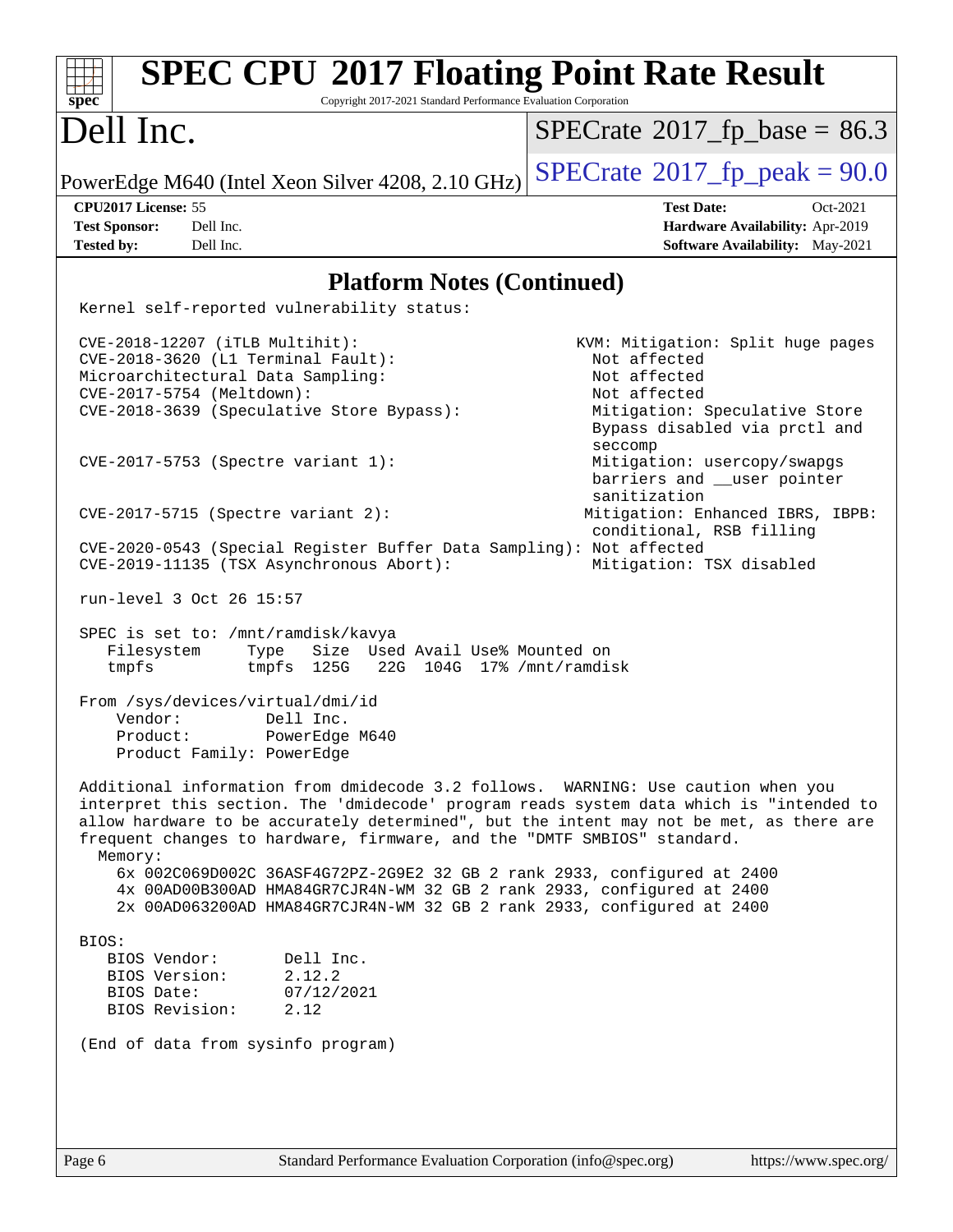| <b>SPEC CPU®2017 Floating Point Rate Result</b><br>Copyright 2017-2021 Standard Performance Evaluation Corporation<br>$\mathbf{Spec}^*$                                                                                                                                                                                                                                                        |                                                                                                            |  |  |  |  |
|------------------------------------------------------------------------------------------------------------------------------------------------------------------------------------------------------------------------------------------------------------------------------------------------------------------------------------------------------------------------------------------------|------------------------------------------------------------------------------------------------------------|--|--|--|--|
| Dell Inc.                                                                                                                                                                                                                                                                                                                                                                                      | $SPECrate^{\circ}2017$ [p base = 86.3                                                                      |  |  |  |  |
| PowerEdge M640 (Intel Xeon Silver 4208, 2.10 GHz)                                                                                                                                                                                                                                                                                                                                              | $SPECTate$ <sup>®</sup> 2017_fp_peak = 90.0                                                                |  |  |  |  |
| CPU2017 License: 55<br><b>Test Sponsor:</b><br>Dell Inc.<br><b>Tested by:</b><br>Dell Inc.                                                                                                                                                                                                                                                                                                     | <b>Test Date:</b><br>Oct-2021<br>Hardware Availability: Apr-2019<br><b>Software Availability:</b> May-2021 |  |  |  |  |
| <b>Compiler Version Notes</b>                                                                                                                                                                                                                                                                                                                                                                  |                                                                                                            |  |  |  |  |
| 519.1bm_r(base, peak) 538.imagick_r(base, peak)<br>C<br>544.nab_r(base, peak)                                                                                                                                                                                                                                                                                                                  |                                                                                                            |  |  |  |  |
| Intel(R) oneAPI DPC++/C++ Compiler for applications running on Intel(R) $64$ ,<br>Version 2021.1 Build 20201113<br>Copyright (C) 1985-2020 Intel Corporation. All rights reserved.                                                                                                                                                                                                             |                                                                                                            |  |  |  |  |
| 508.namd_r(base, peak) 510.parest_r(base, peak)<br>$C++$                                                                                                                                                                                                                                                                                                                                       |                                                                                                            |  |  |  |  |
| Intel(R) oneAPI DPC++/C++ Compiler for applications running on Intel(R) $64$ ,<br>Version 2021.1 Build 20201113<br>Copyright (C) 1985-2020 Intel Corporation. All rights reserved.                                                                                                                                                                                                             |                                                                                                            |  |  |  |  |
| 511.povray_r(peak)<br>C++, C                                                                                                                                                                                                                                                                                                                                                                   |                                                                                                            |  |  |  |  |
| $Intel(R)$ C++ Intel(R) 64 Compiler Classic for applications running on<br>Intel(R) 64, Version 2021.1 Build 20201112_000000<br>Copyright (C) 1985-2020 Intel Corporation. All rights reserved.<br>Intel(R) C Intel(R) 64 Compiler Classic for applications running on Intel(R)<br>64, Version 2021.1 Build 20201112_000000<br>Copyright (C) 1985-2020 Intel Corporation. All rights reserved. |                                                                                                            |  |  |  |  |
| =================<br>  511.povray_r(base) 526.blender_r(base, peak)<br>C++, C                                                                                                                                                                                                                                                                                                                  |                                                                                                            |  |  |  |  |
| $Intel(R)$ oneAPI DPC++/C++ Compiler for applications running on Intel(R) 64,<br>Version 2021.1 Build 20201113<br>Copyright (C) 1985-2020 Intel Corporation. All rights reserved.<br>Intel(R) oneAPI DPC++/C++ Compiler for applications running on Intel(R) 64,<br>Version 2021.1 Build 20201113<br>Copyright (C) 1985-2020 Intel Corporation. All rights reserved.                           |                                                                                                            |  |  |  |  |
| C++, C<br>$\vert$ 511.povray_r(peak)                                                                                                                                                                                                                                                                                                                                                           |                                                                                                            |  |  |  |  |
| Intel(R) C++ Intel(R) 64 Compiler Classic for applications running on<br>Intel(R) 64, Version 2021.1 Build 20201112_000000<br>Copyright (C) 1985-2020 Intel Corporation. All rights reserved.<br>$Intel(R)$ C Intel(R) 64 Compiler Classic for applications running on Intel(R)<br>64, Version 2021.1 Build 20201112_000000                                                                    |                                                                                                            |  |  |  |  |
| (Continued on next page)                                                                                                                                                                                                                                                                                                                                                                       |                                                                                                            |  |  |  |  |

| Page 7 | Standard Performance Evaluation Corporation (info@spec.org) | https://www.spec.org/ |
|--------|-------------------------------------------------------------|-----------------------|
|        |                                                             |                       |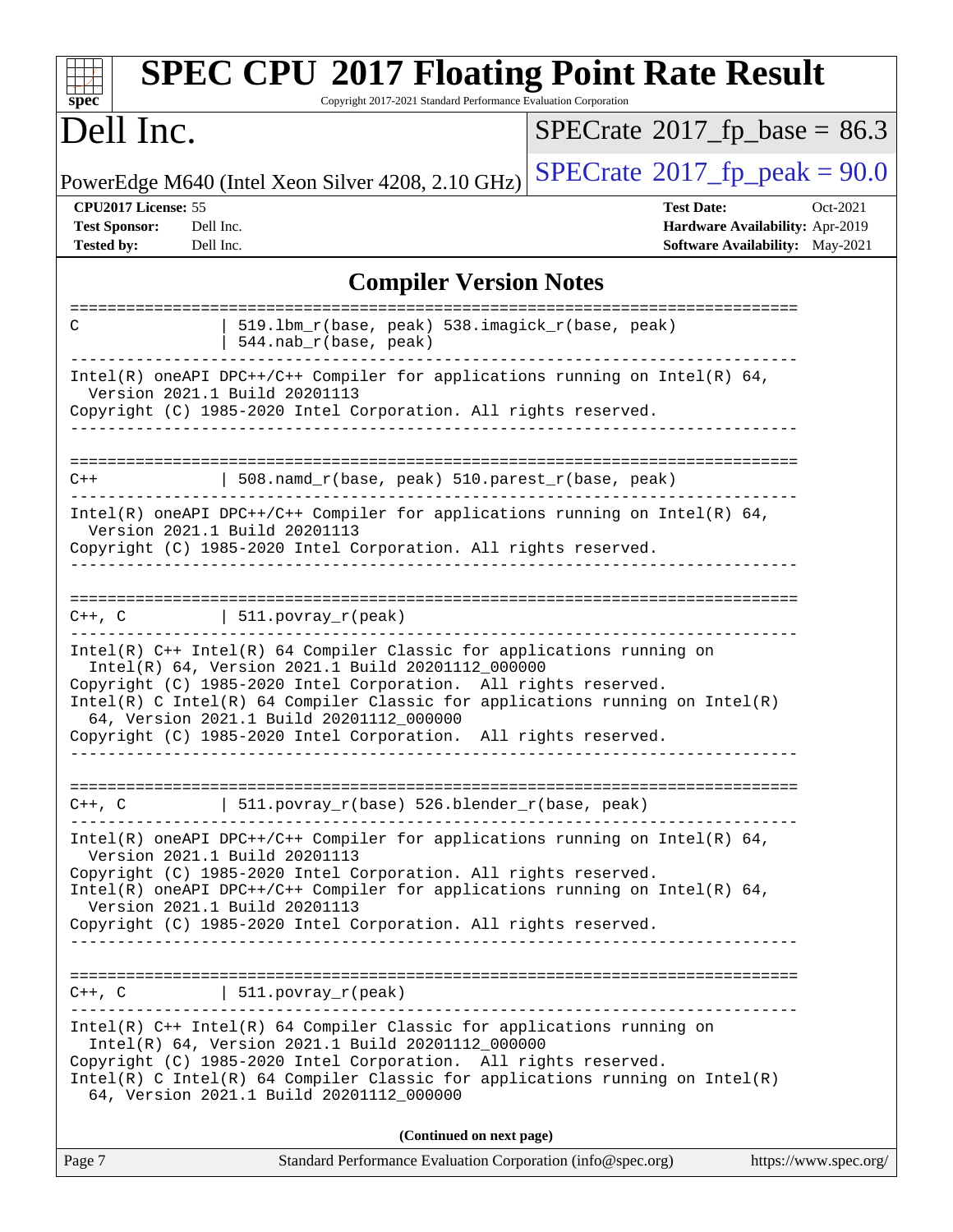| Dell Inc.                                                                                                                                                                                                                              |                                                   |                                                                                                                                                                  | $SPECTate$ <sup>®</sup> 2017_fp_base = 86.3                                                                       |
|----------------------------------------------------------------------------------------------------------------------------------------------------------------------------------------------------------------------------------------|---------------------------------------------------|------------------------------------------------------------------------------------------------------------------------------------------------------------------|-------------------------------------------------------------------------------------------------------------------|
| PowerEdge M640 (Intel Xeon Silver 4208, 2.10 GHz)                                                                                                                                                                                      |                                                   |                                                                                                                                                                  | $SPECrate^{\circ}2017$ [p_peak = 90.0                                                                             |
| CPU2017 License: 55<br><b>Test Sponsor:</b><br>Dell Inc.<br><b>Tested by:</b><br>Dell Inc.                                                                                                                                             |                                                   |                                                                                                                                                                  | <b>Test Date:</b><br>Oct-2021<br><b>Hardware Availability: Apr-2019</b><br><b>Software Availability:</b> May-2021 |
| Copyright (C) 1985-2020 Intel Corporation. All rights reserved.                                                                                                                                                                        |                                                   | <b>Compiler Version Notes (Continued)</b>                                                                                                                        |                                                                                                                   |
| C++, C                                                                                                                                                                                                                                 | 511.povray_r(base) 526.blender_r(base, peak)      |                                                                                                                                                                  |                                                                                                                   |
| Version 2021.1 Build 20201113<br>Copyright (C) 1985-2020 Intel Corporation. All rights reserved.<br>Version 2021.1 Build 20201113<br>Copyright (C) 1985-2020 Intel Corporation. All rights reserved.                                   |                                                   | Intel(R) oneAPI DPC++/C++ Compiler for applications running on Intel(R) $64$ ,<br>Intel(R) oneAPI DPC++/C++ Compiler for applications running on Intel(R) $64$ , |                                                                                                                   |
| $C++$ , C, Fortran   507.cactuBSSN_r(base, peak)<br>Version 2021.1 Build 20201113                                                                                                                                                      |                                                   | Intel(R) oneAPI DPC++/C++ Compiler for applications running on Intel(R) $64$ ,                                                                                   |                                                                                                                   |
| Copyright (C) 1985-2020 Intel Corporation. All rights reserved.<br>Version 2021.1 Build 20201113<br>Copyright (C) 1985-2020 Intel Corporation. All rights reserved.<br>Copyright (C) 1985-2020 Intel Corporation. All rights reserved. | Intel(R) 64, Version 2021.1 Build 20201112_000000 | Intel(R) oneAPI DPC++/C++ Compiler for applications running on Intel(R) $64$ ,<br>Intel(R) Fortran Intel(R) 64 Compiler Classic for applications running on      |                                                                                                                   |
| Fortran                                                                                                                                                                                                                                | 554.roms_r(base, peak)                            | 503.bwaves_r(base, peak) 549.fotonik3d_r(base, peak)                                                                                                             |                                                                                                                   |
|                                                                                                                                                                                                                                        | Intel(R) 64, Version 2021.1 Build 20201112_000000 | Intel(R) Fortran Intel(R) 64 Compiler Classic for applications running on<br>Copyright (C) 1985-2020 Intel Corporation. All rights reserved.                     |                                                                                                                   |
| Fortran, C $\vert$ 521.wrf_r(base, peak) 527.cam4_r(base, peak)                                                                                                                                                                        | -----------------------------                     |                                                                                                                                                                  |                                                                                                                   |
| Copyright (C) 1985-2020 Intel Corporation. All rights reserved.<br>Version 2021.1 Build 20201113<br>Copyright (C) 1985-2020 Intel Corporation. All rights reserved.                                                                    | Intel(R) 64, Version 2021.1 Build 20201112_000000 | Intel(R) Fortran Intel(R) 64 Compiler Classic for applications running on<br>Intel(R) oneAPI DPC++/C++ Compiler for applications running on Intel(R) $64$ ,      |                                                                                                                   |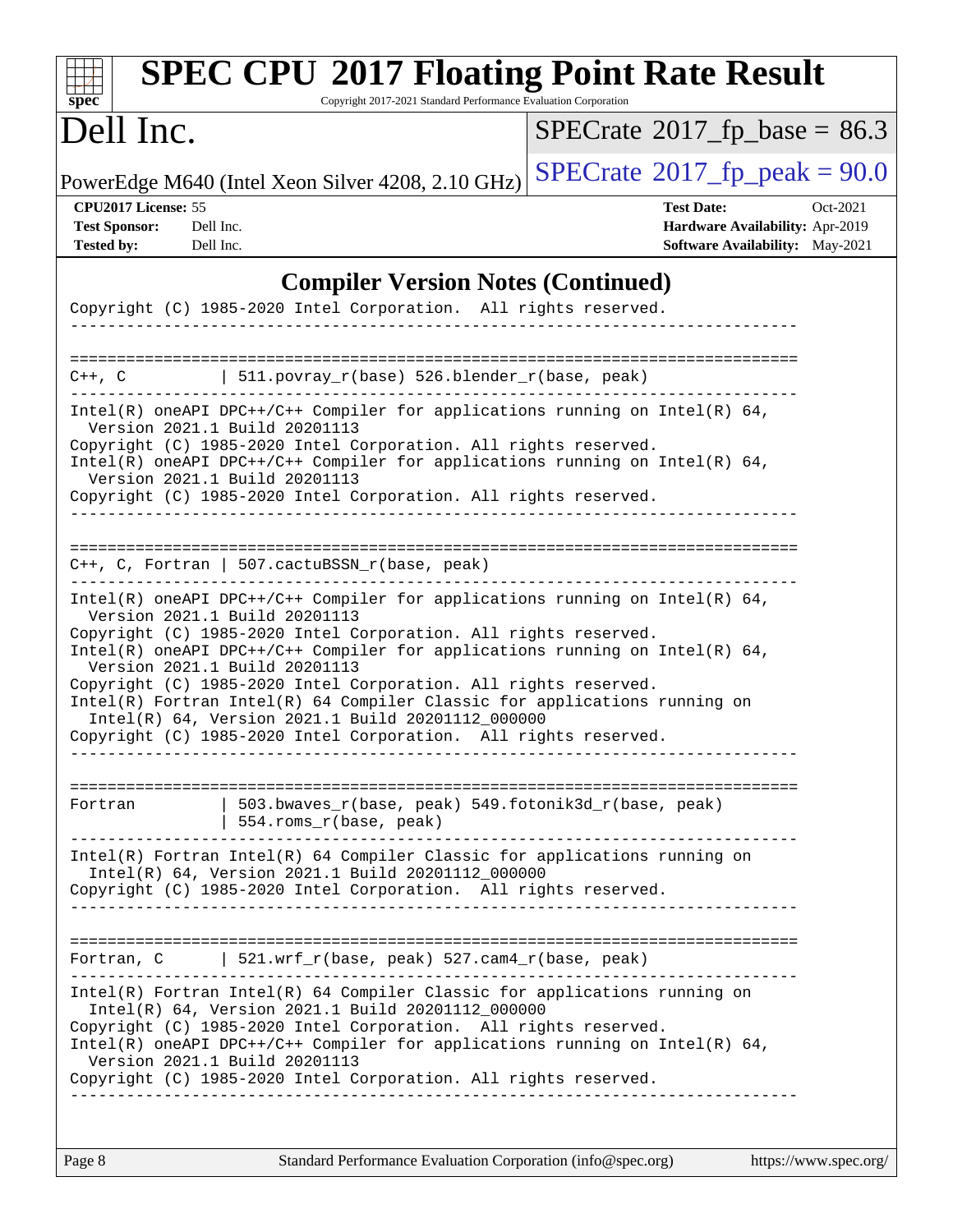| $\frac{1}{\sqrt{2}}$<br><b>SPEC CPU®2017 Floating Point Rate Result</b>                          |                                               |
|--------------------------------------------------------------------------------------------------|-----------------------------------------------|
| $spec*$<br>Copyright 2017-2021 Standard Performance Evaluation Corporation                       |                                               |
| Dell Inc.                                                                                        | $SPECrate^{\circledcirc}2017_fp\_base = 86.3$ |
| PowerEdge M640 (Intel Xeon Silver 4208, 2.10 GHz) $\text{SPECrate}^{\otimes}2017$ fp peak = 90.0 |                                               |

**[CPU2017 License:](http://www.spec.org/auto/cpu2017/Docs/result-fields.html#CPU2017License)** 55 **[Test Date:](http://www.spec.org/auto/cpu2017/Docs/result-fields.html#TestDate)** Oct-2021 **[Test Sponsor:](http://www.spec.org/auto/cpu2017/Docs/result-fields.html#TestSponsor)** Dell Inc. **[Hardware Availability:](http://www.spec.org/auto/cpu2017/Docs/result-fields.html#HardwareAvailability)** Apr-2019 **[Tested by:](http://www.spec.org/auto/cpu2017/Docs/result-fields.html#Testedby)** Dell Inc. **[Software Availability:](http://www.spec.org/auto/cpu2017/Docs/result-fields.html#SoftwareAvailability)** May-2021

### **[Base Compiler Invocation](http://www.spec.org/auto/cpu2017/Docs/result-fields.html#BaseCompilerInvocation)**

[C benchmarks](http://www.spec.org/auto/cpu2017/Docs/result-fields.html#Cbenchmarks):

[icx](http://www.spec.org/cpu2017/results/res2021q4/cpu2017-20211108-29992.flags.html#user_CCbase_intel_icx_fe2d28d19ae2a5db7c42fe0f2a2aed77cb715edd4aeb23434404a8be6683fe239869bb6ca8154ca98265c2e3b9226a719a0efe2953a4a7018c379b7010ccf087)

[C++ benchmarks](http://www.spec.org/auto/cpu2017/Docs/result-fields.html#CXXbenchmarks): [icpx](http://www.spec.org/cpu2017/results/res2021q4/cpu2017-20211108-29992.flags.html#user_CXXbase_intel_icpx_1e918ed14c436bf4b9b7c8bcdd51d4539fc71b3df010bd1e9f8732d9c34c2b2914e48204a846820f3c0ebb4095dea797a5c30b458ac0b6dffac65d78f781f5ca)

[Fortran benchmarks:](http://www.spec.org/auto/cpu2017/Docs/result-fields.html#Fortranbenchmarks) [ifort](http://www.spec.org/cpu2017/results/res2021q4/cpu2017-20211108-29992.flags.html#user_FCbase_intel_ifort_8111460550e3ca792625aed983ce982f94888b8b503583aa7ba2b8303487b4d8a21a13e7191a45c5fd58ff318f48f9492884d4413fa793fd88dd292cad7027ca)

[Benchmarks using both Fortran and C](http://www.spec.org/auto/cpu2017/Docs/result-fields.html#BenchmarksusingbothFortranandC): [ifort](http://www.spec.org/cpu2017/results/res2021q4/cpu2017-20211108-29992.flags.html#user_CC_FCbase_intel_ifort_8111460550e3ca792625aed983ce982f94888b8b503583aa7ba2b8303487b4d8a21a13e7191a45c5fd58ff318f48f9492884d4413fa793fd88dd292cad7027ca) [icx](http://www.spec.org/cpu2017/results/res2021q4/cpu2017-20211108-29992.flags.html#user_CC_FCbase_intel_icx_fe2d28d19ae2a5db7c42fe0f2a2aed77cb715edd4aeb23434404a8be6683fe239869bb6ca8154ca98265c2e3b9226a719a0efe2953a4a7018c379b7010ccf087)

[Benchmarks using both C and C++:](http://www.spec.org/auto/cpu2017/Docs/result-fields.html#BenchmarksusingbothCandCXX) [icpx](http://www.spec.org/cpu2017/results/res2021q4/cpu2017-20211108-29992.flags.html#user_CC_CXXbase_intel_icpx_1e918ed14c436bf4b9b7c8bcdd51d4539fc71b3df010bd1e9f8732d9c34c2b2914e48204a846820f3c0ebb4095dea797a5c30b458ac0b6dffac65d78f781f5ca) [icx](http://www.spec.org/cpu2017/results/res2021q4/cpu2017-20211108-29992.flags.html#user_CC_CXXbase_intel_icx_fe2d28d19ae2a5db7c42fe0f2a2aed77cb715edd4aeb23434404a8be6683fe239869bb6ca8154ca98265c2e3b9226a719a0efe2953a4a7018c379b7010ccf087)

[Benchmarks using Fortran, C, and C++](http://www.spec.org/auto/cpu2017/Docs/result-fields.html#BenchmarksusingFortranCandCXX): [icpx](http://www.spec.org/cpu2017/results/res2021q4/cpu2017-20211108-29992.flags.html#user_CC_CXX_FCbase_intel_icpx_1e918ed14c436bf4b9b7c8bcdd51d4539fc71b3df010bd1e9f8732d9c34c2b2914e48204a846820f3c0ebb4095dea797a5c30b458ac0b6dffac65d78f781f5ca) [icx](http://www.spec.org/cpu2017/results/res2021q4/cpu2017-20211108-29992.flags.html#user_CC_CXX_FCbase_intel_icx_fe2d28d19ae2a5db7c42fe0f2a2aed77cb715edd4aeb23434404a8be6683fe239869bb6ca8154ca98265c2e3b9226a719a0efe2953a4a7018c379b7010ccf087) [ifort](http://www.spec.org/cpu2017/results/res2021q4/cpu2017-20211108-29992.flags.html#user_CC_CXX_FCbase_intel_ifort_8111460550e3ca792625aed983ce982f94888b8b503583aa7ba2b8303487b4d8a21a13e7191a45c5fd58ff318f48f9492884d4413fa793fd88dd292cad7027ca)

## **[Base Portability Flags](http://www.spec.org/auto/cpu2017/Docs/result-fields.html#BasePortabilityFlags)**

 503.bwaves\_r: [-DSPEC\\_LP64](http://www.spec.org/cpu2017/results/res2021q4/cpu2017-20211108-29992.flags.html#suite_basePORTABILITY503_bwaves_r_DSPEC_LP64) 507.cactuBSSN\_r: [-DSPEC\\_LP64](http://www.spec.org/cpu2017/results/res2021q4/cpu2017-20211108-29992.flags.html#suite_basePORTABILITY507_cactuBSSN_r_DSPEC_LP64) 508.namd\_r: [-DSPEC\\_LP64](http://www.spec.org/cpu2017/results/res2021q4/cpu2017-20211108-29992.flags.html#suite_basePORTABILITY508_namd_r_DSPEC_LP64) 510.parest\_r: [-DSPEC\\_LP64](http://www.spec.org/cpu2017/results/res2021q4/cpu2017-20211108-29992.flags.html#suite_basePORTABILITY510_parest_r_DSPEC_LP64) 511.povray\_r: [-DSPEC\\_LP64](http://www.spec.org/cpu2017/results/res2021q4/cpu2017-20211108-29992.flags.html#suite_basePORTABILITY511_povray_r_DSPEC_LP64) 519.lbm\_r: [-DSPEC\\_LP64](http://www.spec.org/cpu2017/results/res2021q4/cpu2017-20211108-29992.flags.html#suite_basePORTABILITY519_lbm_r_DSPEC_LP64) 521.wrf\_r: [-DSPEC\\_LP64](http://www.spec.org/cpu2017/results/res2021q4/cpu2017-20211108-29992.flags.html#suite_basePORTABILITY521_wrf_r_DSPEC_LP64) [-DSPEC\\_CASE\\_FLAG](http://www.spec.org/cpu2017/results/res2021q4/cpu2017-20211108-29992.flags.html#b521.wrf_r_baseCPORTABILITY_DSPEC_CASE_FLAG) [-convert big\\_endian](http://www.spec.org/cpu2017/results/res2021q4/cpu2017-20211108-29992.flags.html#user_baseFPORTABILITY521_wrf_r_convert_big_endian_c3194028bc08c63ac5d04de18c48ce6d347e4e562e8892b8bdbdc0214820426deb8554edfa529a3fb25a586e65a3d812c835984020483e7e73212c4d31a38223) 526.blender\_r: [-DSPEC\\_LP64](http://www.spec.org/cpu2017/results/res2021q4/cpu2017-20211108-29992.flags.html#suite_basePORTABILITY526_blender_r_DSPEC_LP64) [-DSPEC\\_LINUX](http://www.spec.org/cpu2017/results/res2021q4/cpu2017-20211108-29992.flags.html#b526.blender_r_baseCPORTABILITY_DSPEC_LINUX) [-funsigned-char](http://www.spec.org/cpu2017/results/res2021q4/cpu2017-20211108-29992.flags.html#user_baseCPORTABILITY526_blender_r_force_uchar_40c60f00ab013830e2dd6774aeded3ff59883ba5a1fc5fc14077f794d777847726e2a5858cbc7672e36e1b067e7e5c1d9a74f7176df07886a243d7cc18edfe67) 527.cam4\_r: [-DSPEC\\_LP64](http://www.spec.org/cpu2017/results/res2021q4/cpu2017-20211108-29992.flags.html#suite_basePORTABILITY527_cam4_r_DSPEC_LP64) [-DSPEC\\_CASE\\_FLAG](http://www.spec.org/cpu2017/results/res2021q4/cpu2017-20211108-29992.flags.html#b527.cam4_r_baseCPORTABILITY_DSPEC_CASE_FLAG) 538.imagick\_r: [-DSPEC\\_LP64](http://www.spec.org/cpu2017/results/res2021q4/cpu2017-20211108-29992.flags.html#suite_basePORTABILITY538_imagick_r_DSPEC_LP64) 544.nab\_r: [-DSPEC\\_LP64](http://www.spec.org/cpu2017/results/res2021q4/cpu2017-20211108-29992.flags.html#suite_basePORTABILITY544_nab_r_DSPEC_LP64) 549.fotonik3d\_r: [-DSPEC\\_LP64](http://www.spec.org/cpu2017/results/res2021q4/cpu2017-20211108-29992.flags.html#suite_basePORTABILITY549_fotonik3d_r_DSPEC_LP64) 554.roms\_r: [-DSPEC\\_LP64](http://www.spec.org/cpu2017/results/res2021q4/cpu2017-20211108-29992.flags.html#suite_basePORTABILITY554_roms_r_DSPEC_LP64)

# **[Base Optimization Flags](http://www.spec.org/auto/cpu2017/Docs/result-fields.html#BaseOptimizationFlags)**

[C benchmarks](http://www.spec.org/auto/cpu2017/Docs/result-fields.html#Cbenchmarks):

[-w](http://www.spec.org/cpu2017/results/res2021q4/cpu2017-20211108-29992.flags.html#user_CCbase_supress_warning_66fb2c4e5c1dd10f38bdd29623979399e5ae75ae6e5453792d82ef66afed381df4a8602f92cac8d2ea0fffa7b93b4b1ccb9ecad4af01c9b2fe338b2082ae3859) [-std=c11](http://www.spec.org/cpu2017/results/res2021q4/cpu2017-20211108-29992.flags.html#user_CCbase_std-icc-std_0e1c27790398a4642dfca32ffe6c27b5796f9c2d2676156f2e42c9c44eaad0c049b1cdb667a270c34d979996257aeb8fc440bfb01818dbc9357bd9d174cb8524) [-m64](http://www.spec.org/cpu2017/results/res2021q4/cpu2017-20211108-29992.flags.html#user_CCbase_m64-icc) [-Wl,-z,muldefs](http://www.spec.org/cpu2017/results/res2021q4/cpu2017-20211108-29992.flags.html#user_CCbase_link_force_multiple1_b4cbdb97b34bdee9ceefcfe54f4c8ea74255f0b02a4b23e853cdb0e18eb4525ac79b5a88067c842dd0ee6996c24547a27a4b99331201badda8798ef8a743f577) [-xCORE-AVX2](http://www.spec.org/cpu2017/results/res2021q4/cpu2017-20211108-29992.flags.html#user_CCbase_f-xCORE-AVX2) [-Ofast](http://www.spec.org/cpu2017/results/res2021q4/cpu2017-20211108-29992.flags.html#user_CCbase_f-Ofast) [-ffast-math](http://www.spec.org/cpu2017/results/res2021q4/cpu2017-20211108-29992.flags.html#user_CCbase_f-ffast-math) [-flto](http://www.spec.org/cpu2017/results/res2021q4/cpu2017-20211108-29992.flags.html#user_CCbase_f-flto) [-mfpmath=sse](http://www.spec.org/cpu2017/results/res2021q4/cpu2017-20211108-29992.flags.html#user_CCbase_f-mfpmath_70eb8fac26bde974f8ab713bc9086c5621c0b8d2f6c86f38af0bd7062540daf19db5f3a066d8c6684be05d84c9b6322eb3b5be6619d967835195b93d6c02afa1) [-funroll-loops](http://www.spec.org/cpu2017/results/res2021q4/cpu2017-20211108-29992.flags.html#user_CCbase_f-funroll-loops) [-qopt-mem-layout-trans=4](http://www.spec.org/cpu2017/results/res2021q4/cpu2017-20211108-29992.flags.html#user_CCbase_f-qopt-mem-layout-trans_fa39e755916c150a61361b7846f310bcdf6f04e385ef281cadf3647acec3f0ae266d1a1d22d972a7087a248fd4e6ca390a3634700869573d231a252c784941a8) [-mbranches-within-32B-boundaries](http://www.spec.org/cpu2017/results/res2021q4/cpu2017-20211108-29992.flags.html#user_CCbase_f-mbranches-within-32B-boundaries) [-ljemalloc](http://www.spec.org/cpu2017/results/res2021q4/cpu2017-20211108-29992.flags.html#user_CCbase_jemalloc_link_lib_d1249b907c500fa1c0672f44f562e3d0f79738ae9e3c4a9c376d49f265a04b9c99b167ecedbf6711b3085be911c67ff61f150a17b3472be731631ba4d0471706) [-L/usr/local/jemalloc64-5.0.1/lib](http://www.spec.org/cpu2017/results/res2021q4/cpu2017-20211108-29992.flags.html#user_CCbase_jemalloc_link_path64_1_cc289568b1a6c0fd3b62c91b824c27fcb5af5e8098e6ad028160d21144ef1b8aef3170d2acf0bee98a8da324cfe4f67d0a3d0c4cc4673d993d694dc2a0df248b)

**(Continued on next page)**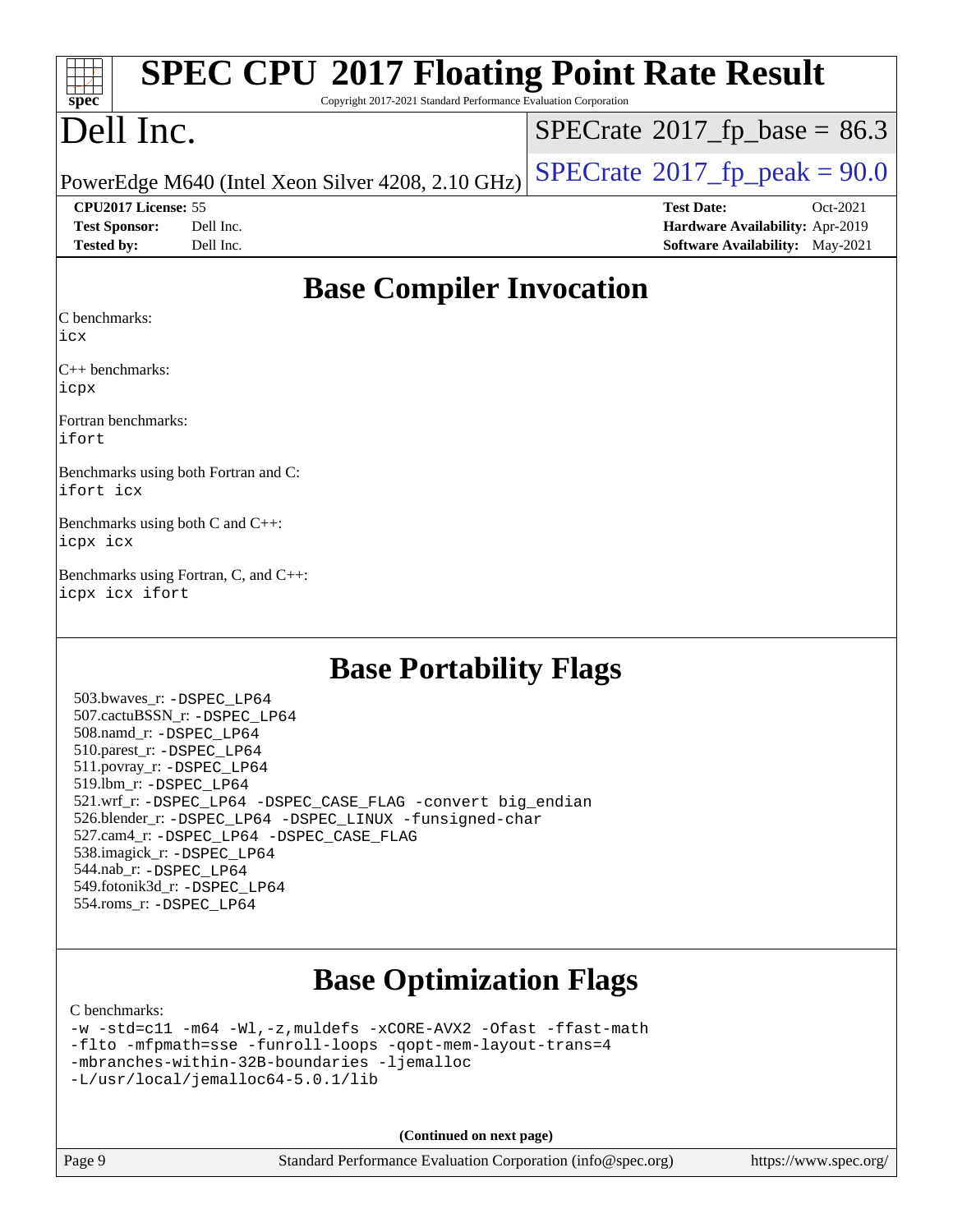

# **[SPEC CPU](http://www.spec.org/auto/cpu2017/Docs/result-fields.html#SPECCPU2017FloatingPointRateResult)[2017 Floating Point Rate Result](http://www.spec.org/auto/cpu2017/Docs/result-fields.html#SPECCPU2017FloatingPointRateResult)**

Copyright 2017-2021 Standard Performance Evaluation Corporation

# Dell Inc.

 $SPECTate@2017_fp\_base = 86.3$ 

PowerEdge M640 (Intel Xeon Silver 4208, 2.10 GHz)  $\text{SPECrate}^{\circ}2017$  $\text{SPECrate}^{\circ}2017$  $\text{SPECrate}^{\circ}2017$  [p\_peak = 90.0

**[CPU2017 License:](http://www.spec.org/auto/cpu2017/Docs/result-fields.html#CPU2017License)** 55 **[Test Date:](http://www.spec.org/auto/cpu2017/Docs/result-fields.html#TestDate)** Oct-2021 **[Test Sponsor:](http://www.spec.org/auto/cpu2017/Docs/result-fields.html#TestSponsor)** Dell Inc. **[Hardware Availability:](http://www.spec.org/auto/cpu2017/Docs/result-fields.html#HardwareAvailability)** Apr-2019 **[Tested by:](http://www.spec.org/auto/cpu2017/Docs/result-fields.html#Testedby)** Dell Inc. **[Software Availability:](http://www.spec.org/auto/cpu2017/Docs/result-fields.html#SoftwareAvailability)** May-2021

# **[Base Optimization Flags \(Continued\)](http://www.spec.org/auto/cpu2017/Docs/result-fields.html#BaseOptimizationFlags)**

#### [C++ benchmarks:](http://www.spec.org/auto/cpu2017/Docs/result-fields.html#CXXbenchmarks)

[-w](http://www.spec.org/cpu2017/results/res2021q4/cpu2017-20211108-29992.flags.html#user_CXXbase_supress_warning_66fb2c4e5c1dd10f38bdd29623979399e5ae75ae6e5453792d82ef66afed381df4a8602f92cac8d2ea0fffa7b93b4b1ccb9ecad4af01c9b2fe338b2082ae3859) [-m64](http://www.spec.org/cpu2017/results/res2021q4/cpu2017-20211108-29992.flags.html#user_CXXbase_m64-icc) [-Wl,-z,muldefs](http://www.spec.org/cpu2017/results/res2021q4/cpu2017-20211108-29992.flags.html#user_CXXbase_link_force_multiple1_b4cbdb97b34bdee9ceefcfe54f4c8ea74255f0b02a4b23e853cdb0e18eb4525ac79b5a88067c842dd0ee6996c24547a27a4b99331201badda8798ef8a743f577) [-xCORE-AVX2](http://www.spec.org/cpu2017/results/res2021q4/cpu2017-20211108-29992.flags.html#user_CXXbase_f-xCORE-AVX2) [-Ofast](http://www.spec.org/cpu2017/results/res2021q4/cpu2017-20211108-29992.flags.html#user_CXXbase_f-Ofast) [-ffast-math](http://www.spec.org/cpu2017/results/res2021q4/cpu2017-20211108-29992.flags.html#user_CXXbase_f-ffast-math) [-flto](http://www.spec.org/cpu2017/results/res2021q4/cpu2017-20211108-29992.flags.html#user_CXXbase_f-flto) [-mfpmath=sse](http://www.spec.org/cpu2017/results/res2021q4/cpu2017-20211108-29992.flags.html#user_CXXbase_f-mfpmath_70eb8fac26bde974f8ab713bc9086c5621c0b8d2f6c86f38af0bd7062540daf19db5f3a066d8c6684be05d84c9b6322eb3b5be6619d967835195b93d6c02afa1) [-funroll-loops](http://www.spec.org/cpu2017/results/res2021q4/cpu2017-20211108-29992.flags.html#user_CXXbase_f-funroll-loops) [-qopt-mem-layout-trans=4](http://www.spec.org/cpu2017/results/res2021q4/cpu2017-20211108-29992.flags.html#user_CXXbase_f-qopt-mem-layout-trans_fa39e755916c150a61361b7846f310bcdf6f04e385ef281cadf3647acec3f0ae266d1a1d22d972a7087a248fd4e6ca390a3634700869573d231a252c784941a8) [-mbranches-within-32B-boundaries](http://www.spec.org/cpu2017/results/res2021q4/cpu2017-20211108-29992.flags.html#user_CXXbase_f-mbranches-within-32B-boundaries) [-ljemalloc](http://www.spec.org/cpu2017/results/res2021q4/cpu2017-20211108-29992.flags.html#user_CXXbase_jemalloc_link_lib_d1249b907c500fa1c0672f44f562e3d0f79738ae9e3c4a9c376d49f265a04b9c99b167ecedbf6711b3085be911c67ff61f150a17b3472be731631ba4d0471706) [-L/usr/local/jemalloc64-5.0.1/lib](http://www.spec.org/cpu2017/results/res2021q4/cpu2017-20211108-29992.flags.html#user_CXXbase_jemalloc_link_path64_1_cc289568b1a6c0fd3b62c91b824c27fcb5af5e8098e6ad028160d21144ef1b8aef3170d2acf0bee98a8da324cfe4f67d0a3d0c4cc4673d993d694dc2a0df248b) [Fortran benchmarks](http://www.spec.org/auto/cpu2017/Docs/result-fields.html#Fortranbenchmarks): [-w](http://www.spec.org/cpu2017/results/res2021q4/cpu2017-20211108-29992.flags.html#user_FCbase_supress_warning_66fb2c4e5c1dd10f38bdd29623979399e5ae75ae6e5453792d82ef66afed381df4a8602f92cac8d2ea0fffa7b93b4b1ccb9ecad4af01c9b2fe338b2082ae3859) [-m64](http://www.spec.org/cpu2017/results/res2021q4/cpu2017-20211108-29992.flags.html#user_FCbase_m64-icc) [-Wl,-z,muldefs](http://www.spec.org/cpu2017/results/res2021q4/cpu2017-20211108-29992.flags.html#user_FCbase_link_force_multiple1_b4cbdb97b34bdee9ceefcfe54f4c8ea74255f0b02a4b23e853cdb0e18eb4525ac79b5a88067c842dd0ee6996c24547a27a4b99331201badda8798ef8a743f577) [-xCORE-AVX2](http://www.spec.org/cpu2017/results/res2021q4/cpu2017-20211108-29992.flags.html#user_FCbase_f-xCORE-AVX2) [-O3](http://www.spec.org/cpu2017/results/res2021q4/cpu2017-20211108-29992.flags.html#user_FCbase_f-O3) [-ipo](http://www.spec.org/cpu2017/results/res2021q4/cpu2017-20211108-29992.flags.html#user_FCbase_f-ipo) [-no-prec-div](http://www.spec.org/cpu2017/results/res2021q4/cpu2017-20211108-29992.flags.html#user_FCbase_f-no-prec-div) [-qopt-prefetch](http://www.spec.org/cpu2017/results/res2021q4/cpu2017-20211108-29992.flags.html#user_FCbase_f-qopt-prefetch) [-ffinite-math-only](http://www.spec.org/cpu2017/results/res2021q4/cpu2017-20211108-29992.flags.html#user_FCbase_f_finite_math_only_cb91587bd2077682c4b38af759c288ed7c732db004271a9512da14a4f8007909a5f1427ecbf1a0fb78ff2a814402c6114ac565ca162485bbcae155b5e4258871) [-qopt-multiple-gather-scatter-by-shuffles](http://www.spec.org/cpu2017/results/res2021q4/cpu2017-20211108-29992.flags.html#user_FCbase_f-qopt-multiple-gather-scatter-by-shuffles) [-qopt-mem-layout-trans=4](http://www.spec.org/cpu2017/results/res2021q4/cpu2017-20211108-29992.flags.html#user_FCbase_f-qopt-mem-layout-trans_fa39e755916c150a61361b7846f310bcdf6f04e385ef281cadf3647acec3f0ae266d1a1d22d972a7087a248fd4e6ca390a3634700869573d231a252c784941a8) [-nostandard-realloc-lhs](http://www.spec.org/cpu2017/results/res2021q4/cpu2017-20211108-29992.flags.html#user_FCbase_f_2003_std_realloc_82b4557e90729c0f113870c07e44d33d6f5a304b4f63d4c15d2d0f1fab99f5daaed73bdb9275d9ae411527f28b936061aa8b9c8f2d63842963b95c9dd6426b8a) [-align array32byte](http://www.spec.org/cpu2017/results/res2021q4/cpu2017-20211108-29992.flags.html#user_FCbase_align_array32byte_b982fe038af199962ba9a80c053b8342c548c85b40b8e86eb3cc33dee0d7986a4af373ac2d51c3f7cf710a18d62fdce2948f201cd044323541f22fc0fffc51b6) [-auto](http://www.spec.org/cpu2017/results/res2021q4/cpu2017-20211108-29992.flags.html#user_FCbase_f-auto) [-mbranches-within-32B-boundaries](http://www.spec.org/cpu2017/results/res2021q4/cpu2017-20211108-29992.flags.html#user_FCbase_f-mbranches-within-32B-boundaries) [-ljemalloc](http://www.spec.org/cpu2017/results/res2021q4/cpu2017-20211108-29992.flags.html#user_FCbase_jemalloc_link_lib_d1249b907c500fa1c0672f44f562e3d0f79738ae9e3c4a9c376d49f265a04b9c99b167ecedbf6711b3085be911c67ff61f150a17b3472be731631ba4d0471706) [-L/usr/local/jemalloc64-5.0.1/lib](http://www.spec.org/cpu2017/results/res2021q4/cpu2017-20211108-29992.flags.html#user_FCbase_jemalloc_link_path64_1_cc289568b1a6c0fd3b62c91b824c27fcb5af5e8098e6ad028160d21144ef1b8aef3170d2acf0bee98a8da324cfe4f67d0a3d0c4cc4673d993d694dc2a0df248b) [Benchmarks using both Fortran and C](http://www.spec.org/auto/cpu2017/Docs/result-fields.html#BenchmarksusingbothFortranandC): [-w](http://www.spec.org/cpu2017/results/res2021q4/cpu2017-20211108-29992.flags.html#user_CC_FCbase_supress_warning_66fb2c4e5c1dd10f38bdd29623979399e5ae75ae6e5453792d82ef66afed381df4a8602f92cac8d2ea0fffa7b93b4b1ccb9ecad4af01c9b2fe338b2082ae3859) [-m64](http://www.spec.org/cpu2017/results/res2021q4/cpu2017-20211108-29992.flags.html#user_CC_FCbase_m64-icc) [-std=c11](http://www.spec.org/cpu2017/results/res2021q4/cpu2017-20211108-29992.flags.html#user_CC_FCbase_std-icc-std_0e1c27790398a4642dfca32ffe6c27b5796f9c2d2676156f2e42c9c44eaad0c049b1cdb667a270c34d979996257aeb8fc440bfb01818dbc9357bd9d174cb8524) [-Wl,-z,muldefs](http://www.spec.org/cpu2017/results/res2021q4/cpu2017-20211108-29992.flags.html#user_CC_FCbase_link_force_multiple1_b4cbdb97b34bdee9ceefcfe54f4c8ea74255f0b02a4b23e853cdb0e18eb4525ac79b5a88067c842dd0ee6996c24547a27a4b99331201badda8798ef8a743f577) [-xCORE-AVX2](http://www.spec.org/cpu2017/results/res2021q4/cpu2017-20211108-29992.flags.html#user_CC_FCbase_f-xCORE-AVX2) [-Ofast](http://www.spec.org/cpu2017/results/res2021q4/cpu2017-20211108-29992.flags.html#user_CC_FCbase_f-Ofast) [-ffast-math](http://www.spec.org/cpu2017/results/res2021q4/cpu2017-20211108-29992.flags.html#user_CC_FCbase_f-ffast-math) [-flto](http://www.spec.org/cpu2017/results/res2021q4/cpu2017-20211108-29992.flags.html#user_CC_FCbase_f-flto) [-mfpmath=sse](http://www.spec.org/cpu2017/results/res2021q4/cpu2017-20211108-29992.flags.html#user_CC_FCbase_f-mfpmath_70eb8fac26bde974f8ab713bc9086c5621c0b8d2f6c86f38af0bd7062540daf19db5f3a066d8c6684be05d84c9b6322eb3b5be6619d967835195b93d6c02afa1) [-funroll-loops](http://www.spec.org/cpu2017/results/res2021q4/cpu2017-20211108-29992.flags.html#user_CC_FCbase_f-funroll-loops) [-qopt-mem-layout-trans=4](http://www.spec.org/cpu2017/results/res2021q4/cpu2017-20211108-29992.flags.html#user_CC_FCbase_f-qopt-mem-layout-trans_fa39e755916c150a61361b7846f310bcdf6f04e385ef281cadf3647acec3f0ae266d1a1d22d972a7087a248fd4e6ca390a3634700869573d231a252c784941a8) [-O3](http://www.spec.org/cpu2017/results/res2021q4/cpu2017-20211108-29992.flags.html#user_CC_FCbase_f-O3) [-ipo](http://www.spec.org/cpu2017/results/res2021q4/cpu2017-20211108-29992.flags.html#user_CC_FCbase_f-ipo) [-no-prec-div](http://www.spec.org/cpu2017/results/res2021q4/cpu2017-20211108-29992.flags.html#user_CC_FCbase_f-no-prec-div) [-qopt-prefetch](http://www.spec.org/cpu2017/results/res2021q4/cpu2017-20211108-29992.flags.html#user_CC_FCbase_f-qopt-prefetch) [-ffinite-math-only](http://www.spec.org/cpu2017/results/res2021q4/cpu2017-20211108-29992.flags.html#user_CC_FCbase_f_finite_math_only_cb91587bd2077682c4b38af759c288ed7c732db004271a9512da14a4f8007909a5f1427ecbf1a0fb78ff2a814402c6114ac565ca162485bbcae155b5e4258871) [-qopt-multiple-gather-scatter-by-shuffles](http://www.spec.org/cpu2017/results/res2021q4/cpu2017-20211108-29992.flags.html#user_CC_FCbase_f-qopt-multiple-gather-scatter-by-shuffles) [-mbranches-within-32B-boundaries](http://www.spec.org/cpu2017/results/res2021q4/cpu2017-20211108-29992.flags.html#user_CC_FCbase_f-mbranches-within-32B-boundaries) [-nostandard-realloc-lhs](http://www.spec.org/cpu2017/results/res2021q4/cpu2017-20211108-29992.flags.html#user_CC_FCbase_f_2003_std_realloc_82b4557e90729c0f113870c07e44d33d6f5a304b4f63d4c15d2d0f1fab99f5daaed73bdb9275d9ae411527f28b936061aa8b9c8f2d63842963b95c9dd6426b8a) [-align array32byte](http://www.spec.org/cpu2017/results/res2021q4/cpu2017-20211108-29992.flags.html#user_CC_FCbase_align_array32byte_b982fe038af199962ba9a80c053b8342c548c85b40b8e86eb3cc33dee0d7986a4af373ac2d51c3f7cf710a18d62fdce2948f201cd044323541f22fc0fffc51b6) [-auto](http://www.spec.org/cpu2017/results/res2021q4/cpu2017-20211108-29992.flags.html#user_CC_FCbase_f-auto) [-ljemalloc](http://www.spec.org/cpu2017/results/res2021q4/cpu2017-20211108-29992.flags.html#user_CC_FCbase_jemalloc_link_lib_d1249b907c500fa1c0672f44f562e3d0f79738ae9e3c4a9c376d49f265a04b9c99b167ecedbf6711b3085be911c67ff61f150a17b3472be731631ba4d0471706) [-L/usr/local/jemalloc64-5.0.1/lib](http://www.spec.org/cpu2017/results/res2021q4/cpu2017-20211108-29992.flags.html#user_CC_FCbase_jemalloc_link_path64_1_cc289568b1a6c0fd3b62c91b824c27fcb5af5e8098e6ad028160d21144ef1b8aef3170d2acf0bee98a8da324cfe4f67d0a3d0c4cc4673d993d694dc2a0df248b) [Benchmarks using both C and C++](http://www.spec.org/auto/cpu2017/Docs/result-fields.html#BenchmarksusingbothCandCXX): [-w](http://www.spec.org/cpu2017/results/res2021q4/cpu2017-20211108-29992.flags.html#user_CC_CXXbase_supress_warning_66fb2c4e5c1dd10f38bdd29623979399e5ae75ae6e5453792d82ef66afed381df4a8602f92cac8d2ea0fffa7b93b4b1ccb9ecad4af01c9b2fe338b2082ae3859) [-m64](http://www.spec.org/cpu2017/results/res2021q4/cpu2017-20211108-29992.flags.html#user_CC_CXXbase_m64-icc) [-std=c11](http://www.spec.org/cpu2017/results/res2021q4/cpu2017-20211108-29992.flags.html#user_CC_CXXbase_std-icc-std_0e1c27790398a4642dfca32ffe6c27b5796f9c2d2676156f2e42c9c44eaad0c049b1cdb667a270c34d979996257aeb8fc440bfb01818dbc9357bd9d174cb8524) [-Wl,-z,muldefs](http://www.spec.org/cpu2017/results/res2021q4/cpu2017-20211108-29992.flags.html#user_CC_CXXbase_link_force_multiple1_b4cbdb97b34bdee9ceefcfe54f4c8ea74255f0b02a4b23e853cdb0e18eb4525ac79b5a88067c842dd0ee6996c24547a27a4b99331201badda8798ef8a743f577) [-xCORE-AVX2](http://www.spec.org/cpu2017/results/res2021q4/cpu2017-20211108-29992.flags.html#user_CC_CXXbase_f-xCORE-AVX2) [-Ofast](http://www.spec.org/cpu2017/results/res2021q4/cpu2017-20211108-29992.flags.html#user_CC_CXXbase_f-Ofast) [-ffast-math](http://www.spec.org/cpu2017/results/res2021q4/cpu2017-20211108-29992.flags.html#user_CC_CXXbase_f-ffast-math) [-flto](http://www.spec.org/cpu2017/results/res2021q4/cpu2017-20211108-29992.flags.html#user_CC_CXXbase_f-flto) [-mfpmath=sse](http://www.spec.org/cpu2017/results/res2021q4/cpu2017-20211108-29992.flags.html#user_CC_CXXbase_f-mfpmath_70eb8fac26bde974f8ab713bc9086c5621c0b8d2f6c86f38af0bd7062540daf19db5f3a066d8c6684be05d84c9b6322eb3b5be6619d967835195b93d6c02afa1) [-funroll-loops](http://www.spec.org/cpu2017/results/res2021q4/cpu2017-20211108-29992.flags.html#user_CC_CXXbase_f-funroll-loops) [-qopt-mem-layout-trans=4](http://www.spec.org/cpu2017/results/res2021q4/cpu2017-20211108-29992.flags.html#user_CC_CXXbase_f-qopt-mem-layout-trans_fa39e755916c150a61361b7846f310bcdf6f04e385ef281cadf3647acec3f0ae266d1a1d22d972a7087a248fd4e6ca390a3634700869573d231a252c784941a8) [-mbranches-within-32B-boundaries](http://www.spec.org/cpu2017/results/res2021q4/cpu2017-20211108-29992.flags.html#user_CC_CXXbase_f-mbranches-within-32B-boundaries) [-ljemalloc](http://www.spec.org/cpu2017/results/res2021q4/cpu2017-20211108-29992.flags.html#user_CC_CXXbase_jemalloc_link_lib_d1249b907c500fa1c0672f44f562e3d0f79738ae9e3c4a9c376d49f265a04b9c99b167ecedbf6711b3085be911c67ff61f150a17b3472be731631ba4d0471706) [-L/usr/local/jemalloc64-5.0.1/lib](http://www.spec.org/cpu2017/results/res2021q4/cpu2017-20211108-29992.flags.html#user_CC_CXXbase_jemalloc_link_path64_1_cc289568b1a6c0fd3b62c91b824c27fcb5af5e8098e6ad028160d21144ef1b8aef3170d2acf0bee98a8da324cfe4f67d0a3d0c4cc4673d993d694dc2a0df248b) [Benchmarks using Fortran, C, and C++:](http://www.spec.org/auto/cpu2017/Docs/result-fields.html#BenchmarksusingFortranCandCXX) [-w](http://www.spec.org/cpu2017/results/res2021q4/cpu2017-20211108-29992.flags.html#user_CC_CXX_FCbase_supress_warning_66fb2c4e5c1dd10f38bdd29623979399e5ae75ae6e5453792d82ef66afed381df4a8602f92cac8d2ea0fffa7b93b4b1ccb9ecad4af01c9b2fe338b2082ae3859) [-m64](http://www.spec.org/cpu2017/results/res2021q4/cpu2017-20211108-29992.flags.html#user_CC_CXX_FCbase_m64-icc) [-std=c11](http://www.spec.org/cpu2017/results/res2021q4/cpu2017-20211108-29992.flags.html#user_CC_CXX_FCbase_std-icc-std_0e1c27790398a4642dfca32ffe6c27b5796f9c2d2676156f2e42c9c44eaad0c049b1cdb667a270c34d979996257aeb8fc440bfb01818dbc9357bd9d174cb8524) [-Wl,-z,muldefs](http://www.spec.org/cpu2017/results/res2021q4/cpu2017-20211108-29992.flags.html#user_CC_CXX_FCbase_link_force_multiple1_b4cbdb97b34bdee9ceefcfe54f4c8ea74255f0b02a4b23e853cdb0e18eb4525ac79b5a88067c842dd0ee6996c24547a27a4b99331201badda8798ef8a743f577) [-xCORE-AVX2](http://www.spec.org/cpu2017/results/res2021q4/cpu2017-20211108-29992.flags.html#user_CC_CXX_FCbase_f-xCORE-AVX2) [-Ofast](http://www.spec.org/cpu2017/results/res2021q4/cpu2017-20211108-29992.flags.html#user_CC_CXX_FCbase_f-Ofast) [-ffast-math](http://www.spec.org/cpu2017/results/res2021q4/cpu2017-20211108-29992.flags.html#user_CC_CXX_FCbase_f-ffast-math) [-flto](http://www.spec.org/cpu2017/results/res2021q4/cpu2017-20211108-29992.flags.html#user_CC_CXX_FCbase_f-flto) [-mfpmath=sse](http://www.spec.org/cpu2017/results/res2021q4/cpu2017-20211108-29992.flags.html#user_CC_CXX_FCbase_f-mfpmath_70eb8fac26bde974f8ab713bc9086c5621c0b8d2f6c86f38af0bd7062540daf19db5f3a066d8c6684be05d84c9b6322eb3b5be6619d967835195b93d6c02afa1) [-funroll-loops](http://www.spec.org/cpu2017/results/res2021q4/cpu2017-20211108-29992.flags.html#user_CC_CXX_FCbase_f-funroll-loops) [-qopt-mem-layout-trans=4](http://www.spec.org/cpu2017/results/res2021q4/cpu2017-20211108-29992.flags.html#user_CC_CXX_FCbase_f-qopt-mem-layout-trans_fa39e755916c150a61361b7846f310bcdf6f04e385ef281cadf3647acec3f0ae266d1a1d22d972a7087a248fd4e6ca390a3634700869573d231a252c784941a8) [-O3](http://www.spec.org/cpu2017/results/res2021q4/cpu2017-20211108-29992.flags.html#user_CC_CXX_FCbase_f-O3) [-no-prec-div](http://www.spec.org/cpu2017/results/res2021q4/cpu2017-20211108-29992.flags.html#user_CC_CXX_FCbase_f-no-prec-div) [-qopt-prefetch](http://www.spec.org/cpu2017/results/res2021q4/cpu2017-20211108-29992.flags.html#user_CC_CXX_FCbase_f-qopt-prefetch) [-ffinite-math-only](http://www.spec.org/cpu2017/results/res2021q4/cpu2017-20211108-29992.flags.html#user_CC_CXX_FCbase_f_finite_math_only_cb91587bd2077682c4b38af759c288ed7c732db004271a9512da14a4f8007909a5f1427ecbf1a0fb78ff2a814402c6114ac565ca162485bbcae155b5e4258871)

[-qopt-multiple-gather-scatter-by-shuffles](http://www.spec.org/cpu2017/results/res2021q4/cpu2017-20211108-29992.flags.html#user_CC_CXX_FCbase_f-qopt-multiple-gather-scatter-by-shuffles) [-mbranches-within-32B-boundaries](http://www.spec.org/cpu2017/results/res2021q4/cpu2017-20211108-29992.flags.html#user_CC_CXX_FCbase_f-mbranches-within-32B-boundaries) [-nostandard-realloc-lhs](http://www.spec.org/cpu2017/results/res2021q4/cpu2017-20211108-29992.flags.html#user_CC_CXX_FCbase_f_2003_std_realloc_82b4557e90729c0f113870c07e44d33d6f5a304b4f63d4c15d2d0f1fab99f5daaed73bdb9275d9ae411527f28b936061aa8b9c8f2d63842963b95c9dd6426b8a) [-align array32byte](http://www.spec.org/cpu2017/results/res2021q4/cpu2017-20211108-29992.flags.html#user_CC_CXX_FCbase_align_array32byte_b982fe038af199962ba9a80c053b8342c548c85b40b8e86eb3cc33dee0d7986a4af373ac2d51c3f7cf710a18d62fdce2948f201cd044323541f22fc0fffc51b6) [-auto](http://www.spec.org/cpu2017/results/res2021q4/cpu2017-20211108-29992.flags.html#user_CC_CXX_FCbase_f-auto) [-ljemalloc](http://www.spec.org/cpu2017/results/res2021q4/cpu2017-20211108-29992.flags.html#user_CC_CXX_FCbase_jemalloc_link_lib_d1249b907c500fa1c0672f44f562e3d0f79738ae9e3c4a9c376d49f265a04b9c99b167ecedbf6711b3085be911c67ff61f150a17b3472be731631ba4d0471706) [-L/usr/local/jemalloc64-5.0.1/lib](http://www.spec.org/cpu2017/results/res2021q4/cpu2017-20211108-29992.flags.html#user_CC_CXX_FCbase_jemalloc_link_path64_1_cc289568b1a6c0fd3b62c91b824c27fcb5af5e8098e6ad028160d21144ef1b8aef3170d2acf0bee98a8da324cfe4f67d0a3d0c4cc4673d993d694dc2a0df248b)

## **[Peak Compiler Invocation](http://www.spec.org/auto/cpu2017/Docs/result-fields.html#PeakCompilerInvocation)**

[C benchmarks](http://www.spec.org/auto/cpu2017/Docs/result-fields.html#Cbenchmarks): [icx](http://www.spec.org/cpu2017/results/res2021q4/cpu2017-20211108-29992.flags.html#user_CCpeak_intel_icx_fe2d28d19ae2a5db7c42fe0f2a2aed77cb715edd4aeb23434404a8be6683fe239869bb6ca8154ca98265c2e3b9226a719a0efe2953a4a7018c379b7010ccf087)

[C++ benchmarks:](http://www.spec.org/auto/cpu2017/Docs/result-fields.html#CXXbenchmarks) [icpx](http://www.spec.org/cpu2017/results/res2021q4/cpu2017-20211108-29992.flags.html#user_CXXpeak_intel_icpx_1e918ed14c436bf4b9b7c8bcdd51d4539fc71b3df010bd1e9f8732d9c34c2b2914e48204a846820f3c0ebb4095dea797a5c30b458ac0b6dffac65d78f781f5ca)

**(Continued on next page)**

Page 10 Standard Performance Evaluation Corporation [\(info@spec.org\)](mailto:info@spec.org) <https://www.spec.org/>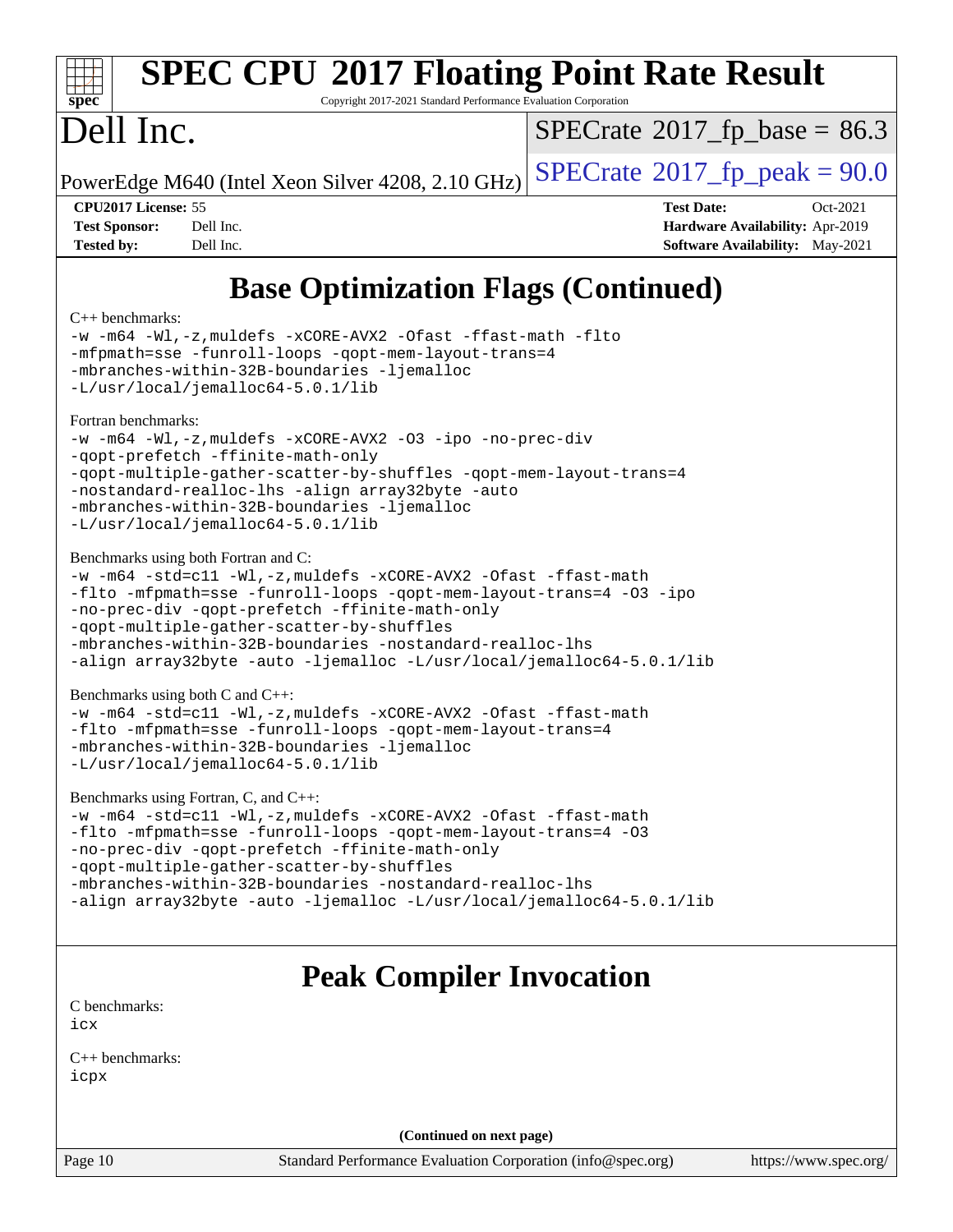#### **[SPEC CPU](http://www.spec.org/auto/cpu2017/Docs/result-fields.html#SPECCPU2017FloatingPointRateResult)[2017 Floating Point Rate Result](http://www.spec.org/auto/cpu2017/Docs/result-fields.html#SPECCPU2017FloatingPointRateResult)** Copyright 2017-2021 Standard Performance Evaluation Corporation

# Dell Inc.

**[spec](http://www.spec.org/)**

TH 7

 $SPECTate@2017_fp\_base = 86.3$ 

PowerEdge M640 (Intel Xeon Silver 4208, 2.10 GHz)  $\left|$  [SPECrate](http://www.spec.org/auto/cpu2017/Docs/result-fields.html#SPECrate2017fppeak)®[2017\\_fp\\_peak = 9](http://www.spec.org/auto/cpu2017/Docs/result-fields.html#SPECrate2017fppeak)0.0

**[CPU2017 License:](http://www.spec.org/auto/cpu2017/Docs/result-fields.html#CPU2017License)** 55 **[Test Date:](http://www.spec.org/auto/cpu2017/Docs/result-fields.html#TestDate)** Oct-2021 **[Test Sponsor:](http://www.spec.org/auto/cpu2017/Docs/result-fields.html#TestSponsor)** Dell Inc. **[Hardware Availability:](http://www.spec.org/auto/cpu2017/Docs/result-fields.html#HardwareAvailability)** Apr-2019 **[Tested by:](http://www.spec.org/auto/cpu2017/Docs/result-fields.html#Testedby)** Dell Inc. **[Software Availability:](http://www.spec.org/auto/cpu2017/Docs/result-fields.html#SoftwareAvailability)** May-2021

# **[Peak Compiler Invocation \(Continued\)](http://www.spec.org/auto/cpu2017/Docs/result-fields.html#PeakCompilerInvocation)**

[Fortran benchmarks](http://www.spec.org/auto/cpu2017/Docs/result-fields.html#Fortranbenchmarks): [ifort](http://www.spec.org/cpu2017/results/res2021q4/cpu2017-20211108-29992.flags.html#user_FCpeak_intel_ifort_8111460550e3ca792625aed983ce982f94888b8b503583aa7ba2b8303487b4d8a21a13e7191a45c5fd58ff318f48f9492884d4413fa793fd88dd292cad7027ca)

[Benchmarks using both Fortran and C](http://www.spec.org/auto/cpu2017/Docs/result-fields.html#BenchmarksusingbothFortranandC): [ifort](http://www.spec.org/cpu2017/results/res2021q4/cpu2017-20211108-29992.flags.html#user_CC_FCpeak_intel_ifort_8111460550e3ca792625aed983ce982f94888b8b503583aa7ba2b8303487b4d8a21a13e7191a45c5fd58ff318f48f9492884d4413fa793fd88dd292cad7027ca) [icx](http://www.spec.org/cpu2017/results/res2021q4/cpu2017-20211108-29992.flags.html#user_CC_FCpeak_intel_icx_fe2d28d19ae2a5db7c42fe0f2a2aed77cb715edd4aeb23434404a8be6683fe239869bb6ca8154ca98265c2e3b9226a719a0efe2953a4a7018c379b7010ccf087)

[Benchmarks using both C and C++](http://www.spec.org/auto/cpu2017/Docs/result-fields.html#BenchmarksusingbothCandCXX):

511.povray\_r: [icpc](http://www.spec.org/cpu2017/results/res2021q4/cpu2017-20211108-29992.flags.html#user_peakCXXLD511_povray_r_intel_icpc_c510b6838c7f56d33e37e94d029a35b4a7bccf4766a728ee175e80a419847e808290a9b78be685c44ab727ea267ec2f070ec5dc83b407c0218cded6866a35d07) [icc](http://www.spec.org/cpu2017/results/res2021q4/cpu2017-20211108-29992.flags.html#user_peakCC511_povray_r_intel_icc_66fc1ee009f7361af1fbd72ca7dcefbb700085f36577c54f309893dd4ec40d12360134090235512931783d35fd58c0460139e722d5067c5574d8eaf2b3e37e92)

526.blender\_r: [icpx](http://www.spec.org/cpu2017/results/res2021q4/cpu2017-20211108-29992.flags.html#user_peakCXXLD526_blender_r_intel_icpx_1e918ed14c436bf4b9b7c8bcdd51d4539fc71b3df010bd1e9f8732d9c34c2b2914e48204a846820f3c0ebb4095dea797a5c30b458ac0b6dffac65d78f781f5ca) [icx](http://www.spec.org/cpu2017/results/res2021q4/cpu2017-20211108-29992.flags.html#user_peakCC526_blender_r_intel_icx_fe2d28d19ae2a5db7c42fe0f2a2aed77cb715edd4aeb23434404a8be6683fe239869bb6ca8154ca98265c2e3b9226a719a0efe2953a4a7018c379b7010ccf087)

[Benchmarks using Fortran, C, and C++:](http://www.spec.org/auto/cpu2017/Docs/result-fields.html#BenchmarksusingFortranCandCXX) [icpx](http://www.spec.org/cpu2017/results/res2021q4/cpu2017-20211108-29992.flags.html#user_CC_CXX_FCpeak_intel_icpx_1e918ed14c436bf4b9b7c8bcdd51d4539fc71b3df010bd1e9f8732d9c34c2b2914e48204a846820f3c0ebb4095dea797a5c30b458ac0b6dffac65d78f781f5ca) [icx](http://www.spec.org/cpu2017/results/res2021q4/cpu2017-20211108-29992.flags.html#user_CC_CXX_FCpeak_intel_icx_fe2d28d19ae2a5db7c42fe0f2a2aed77cb715edd4aeb23434404a8be6683fe239869bb6ca8154ca98265c2e3b9226a719a0efe2953a4a7018c379b7010ccf087) [ifort](http://www.spec.org/cpu2017/results/res2021q4/cpu2017-20211108-29992.flags.html#user_CC_CXX_FCpeak_intel_ifort_8111460550e3ca792625aed983ce982f94888b8b503583aa7ba2b8303487b4d8a21a13e7191a45c5fd58ff318f48f9492884d4413fa793fd88dd292cad7027ca)

### **[Peak Portability Flags](http://www.spec.org/auto/cpu2017/Docs/result-fields.html#PeakPortabilityFlags)**

Same as Base Portability Flags

# **[Peak Optimization Flags](http://www.spec.org/auto/cpu2017/Docs/result-fields.html#PeakOptimizationFlags)**

[C benchmarks](http://www.spec.org/auto/cpu2017/Docs/result-fields.html#Cbenchmarks):

519.lbm\_r: basepeak = yes

538.imagick\_r: basepeak = yes

 $544$ .nab\_r: basepeak = yes

[C++ benchmarks:](http://www.spec.org/auto/cpu2017/Docs/result-fields.html#CXXbenchmarks)

508.namd\_r: basepeak = yes

 510.parest\_r: [-w](http://www.spec.org/cpu2017/results/res2021q4/cpu2017-20211108-29992.flags.html#user_peakCXXLD510_parest_r_supress_warning_66fb2c4e5c1dd10f38bdd29623979399e5ae75ae6e5453792d82ef66afed381df4a8602f92cac8d2ea0fffa7b93b4b1ccb9ecad4af01c9b2fe338b2082ae3859) [-m64](http://www.spec.org/cpu2017/results/res2021q4/cpu2017-20211108-29992.flags.html#user_peakCXXLD510_parest_r_m64-icc) [-Wl,-z,muldefs](http://www.spec.org/cpu2017/results/res2021q4/cpu2017-20211108-29992.flags.html#user_peakEXTRA_LDFLAGS510_parest_r_link_force_multiple1_b4cbdb97b34bdee9ceefcfe54f4c8ea74255f0b02a4b23e853cdb0e18eb4525ac79b5a88067c842dd0ee6996c24547a27a4b99331201badda8798ef8a743f577) [-xCORE-AVX2](http://www.spec.org/cpu2017/results/res2021q4/cpu2017-20211108-29992.flags.html#user_peakCXXOPTIMIZE510_parest_r_f-xCORE-AVX2) [-Ofast](http://www.spec.org/cpu2017/results/res2021q4/cpu2017-20211108-29992.flags.html#user_peakCXXOPTIMIZE510_parest_r_f-Ofast) [-ffast-math](http://www.spec.org/cpu2017/results/res2021q4/cpu2017-20211108-29992.flags.html#user_peakCXXOPTIMIZE510_parest_r_f-ffast-math) [-flto](http://www.spec.org/cpu2017/results/res2021q4/cpu2017-20211108-29992.flags.html#user_peakCXXOPTIMIZE510_parest_r_f-flto) [-mfpmath=sse](http://www.spec.org/cpu2017/results/res2021q4/cpu2017-20211108-29992.flags.html#user_peakCXXOPTIMIZE510_parest_r_f-mfpmath_70eb8fac26bde974f8ab713bc9086c5621c0b8d2f6c86f38af0bd7062540daf19db5f3a066d8c6684be05d84c9b6322eb3b5be6619d967835195b93d6c02afa1) [-funroll-loops](http://www.spec.org/cpu2017/results/res2021q4/cpu2017-20211108-29992.flags.html#user_peakCXXOPTIMIZE510_parest_r_f-funroll-loops) [-qopt-mem-layout-trans=4](http://www.spec.org/cpu2017/results/res2021q4/cpu2017-20211108-29992.flags.html#user_peakCXXOPTIMIZE510_parest_r_f-qopt-mem-layout-trans_fa39e755916c150a61361b7846f310bcdf6f04e385ef281cadf3647acec3f0ae266d1a1d22d972a7087a248fd4e6ca390a3634700869573d231a252c784941a8) [-mbranches-within-32B-boundaries](http://www.spec.org/cpu2017/results/res2021q4/cpu2017-20211108-29992.flags.html#user_peakEXTRA_CXXOPTIMIZE510_parest_r_f-mbranches-within-32B-boundaries) [-ljemalloc](http://www.spec.org/cpu2017/results/res2021q4/cpu2017-20211108-29992.flags.html#user_peakEXTRA_LIBS510_parest_r_jemalloc_link_lib_d1249b907c500fa1c0672f44f562e3d0f79738ae9e3c4a9c376d49f265a04b9c99b167ecedbf6711b3085be911c67ff61f150a17b3472be731631ba4d0471706) [-L/usr/local/jemalloc64-5.0.1/lib](http://www.spec.org/cpu2017/results/res2021q4/cpu2017-20211108-29992.flags.html#user_peakEXTRA_LIBS510_parest_r_jemalloc_link_path64_1_cc289568b1a6c0fd3b62c91b824c27fcb5af5e8098e6ad028160d21144ef1b8aef3170d2acf0bee98a8da324cfe4f67d0a3d0c4cc4673d993d694dc2a0df248b)

[Fortran benchmarks](http://www.spec.org/auto/cpu2017/Docs/result-fields.html#Fortranbenchmarks):

| 503.bwaves_r:-w -m64 -Wl,-z, muldefs -xCORE-AVX2 -03 -ipo |  |  |  |
|-----------------------------------------------------------|--|--|--|
| -no-prec-div -qopt-prefetch -ffinite-math-only            |  |  |  |

**(Continued on next page)**

Page 11 Standard Performance Evaluation Corporation [\(info@spec.org\)](mailto:info@spec.org) <https://www.spec.org/>